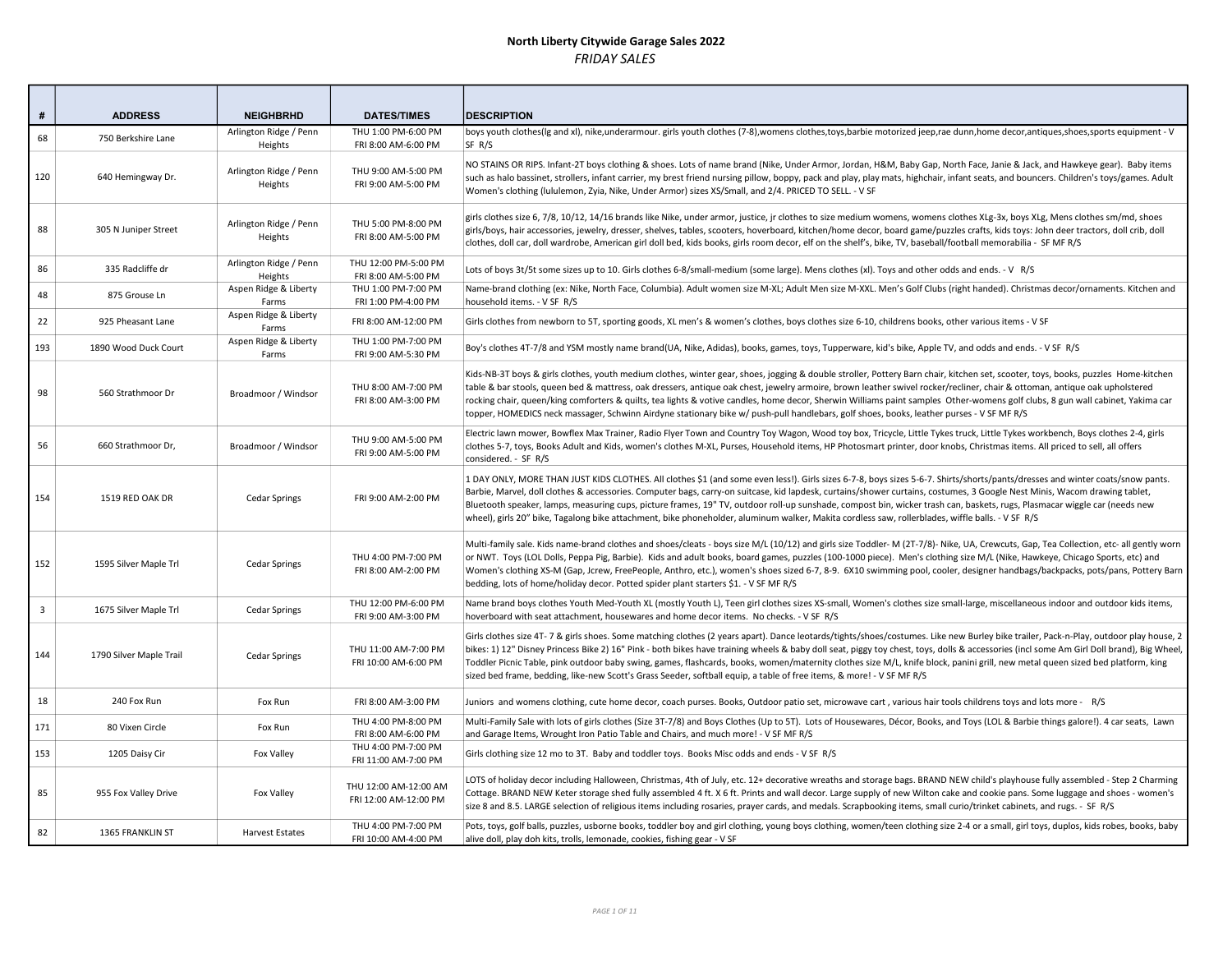| #   | <b>ADDRESS</b>             | <b>NEIGHBRHD</b>                  | <b>DATES/TIMES</b>                                                   | <b>DESCRIPTION</b>                                                                                                                                                                                                                                                                                                                                                                                                                                                                                                                                                                                                                                                                          |
|-----|----------------------------|-----------------------------------|----------------------------------------------------------------------|---------------------------------------------------------------------------------------------------------------------------------------------------------------------------------------------------------------------------------------------------------------------------------------------------------------------------------------------------------------------------------------------------------------------------------------------------------------------------------------------------------------------------------------------------------------------------------------------------------------------------------------------------------------------------------------------|
| 37  | 100 Cattail Ln             | Kansas Ave / West Lake            | THU 12:00 PM-3:00 PM<br>FRI 9:00 AM-2:00 PM                          | Youth boys and girls clothes, shoes, and sporting equipment. Adult male and female dress and casual clothing. Furniture and home décor. Toys, trucks, games, books - V MFR/S                                                                                                                                                                                                                                                                                                                                                                                                                                                                                                                |
| 87  | 3805 Stoney Pointe Ln NE   | Other / None of These             | THU 8:30 AM-6:00 PM<br>FRI 8:30 AM-2:00 PM                           | Huge baby sale! Boys clothes NB-5; Girls clothes NB-18 months; Baby/Toddler shoes: Maternity clothes (S/M); Baby bottles; Bibs; Blankets; Nursery decor for boy and girl; Baby<br>bathtub; NEW Nanit Plus baby monitor; Swing; Pack n play; Stroller; Door jumper; TONS of toys; 2 boppy pillows; Nursing accessories; Pregnancy pillow; Little Tikes Basketball<br>Hoop; Plastic swimming pool; Women's clothes (S/M) and shoes size 7/8; Men's clothes (L); Wooden TV stand with glass doors; Black TV stand; Black Microwave w/mounting;<br>Large dog kennel; Artificial Christmas trees; Kitchen gadgets; George Foreman grill; Mr Coffee single cup; Misc home & decor - V SF R/S      |
| 177 | 350 E Penn St              | Penn Meadows                      | THU 12:00 PM-7:00 PM<br>FRI 8:00 AM-5:00 PM                          | Set of couches, Queen size bed, men clothing size L/XL under armour brands, women clothing size S/M/L/XL multiple brands, some home decor, and electronics. - V R/S                                                                                                                                                                                                                                                                                                                                                                                                                                                                                                                         |
| 169 | 405 Carlyle Dr             | Arlington Ridge / Penn<br>Heights | FRI 8:00 AM-4:00 PM<br>SAT 8:00 AM-4:00 PM                           | Kid clothes (newborn - 5T), Baby room decor, Electronic baby swings (\$25 each), high chairs (\$5 each), bassinet (free), Breast pumping supplies (flanges, bags), maternity<br>pillow/covers, kid food trays/mats, "grass" bottle drying racks, Adult clothing (M-XL), Medical scrubs / uniforms (L-XL), Home decor, bar stools, paintings / frames, Bar ware<br>(glasses, mugs), shower/curtain rods, bedding/sheet sets, microwave. Kid clothes \$0.25 a piece unless specifically marked. - V SF MF R/S                                                                                                                                                                                 |
| 166 | 440 Carlyle Dr             | Arlington Ridge / Penn<br>Heights | THU 8:00 AM-12:00 PM<br>FRI 8:00 AM-12:00 PM<br>SAT 8:00 AM-11:00 AM | Please stop by for refreshments at the kids Lemonade stand and browse for some deals. Hoverboard seat. Girls clothes size 5-8 and shoes; boys clothes size 8. Carseats and<br>boosters, toys. Unicorns, Barbies, Star Wars and a small Barbie Doll House. Men's tops/bottoms size M. Huge selection in womens clothes XS/S, shoes size 6 (WHBM, BR, Loft,<br>Express, VM): casual/workout, jeans, coats, sweaters, tops, skirts, pants, blazers, swim, shoes, boots). - V SF R/S                                                                                                                                                                                                            |
| 91  | 220 Lehigh Ave             | Arlington Ridge / Penn<br>Heights | FRI 8:00 AM-4:00 PM<br>SAT 8:00 AM-12:00 PM                          | Baby/toddler toys and puzzles, Baby gear- 4 Moms Rockaroo, Chicco bassinet, Dock-a-tot, Boppy, Chicco stroller, Graco convertible car seats, activity gym, swaddles (Halo, Merlin,<br>Nested Bean), diaper genie, Pottery Barn anywhere chairs; 0-4T girls clothes (Cat and Jack, Gap, Nike/UA); toddler girl tennis shoes (Nike), sandals, boots; Toddler girl spring/winter<br>coats (North Face); 0-5T boys clothes (Nike/UA, Gap); Maternity clothes (all seasons)- jeans, shorts, tops, dresses (Pink Blush; Small); Men's Nike shoes (size 10); suitcases - V SF<br>R/S                                                                                                               |
| 134 | 215 N Juniper St           | Arlington Ridge / Penn<br>Heights | THU 7:30 AM-12:30 PM<br>FRI 7:30 AM-3:00 PM<br>SAT 7:30 AM-1:00 PM   | Girls: Tons of girls clothing from newborn to youth medium. Lots of girls shoes. Teenage to adult mens clothing and shoes including jackets asked brand name items. Womens<br>clothing sizes small to large as well as womens shoes, purses, and shoes. Hockey gear, vacuum, Tons of dvds, Tons of kids toys including play kitchen and frozen playhouse.<br>Other miscellaneous items available. - V SF R/S                                                                                                                                                                                                                                                                                |
| 112 | 285 N Juniper St           | Arlington Ridge / Penn<br>Heights | THU 11:00 AM-5:30 PM<br>FRI 10:30 AM-4:00 PM<br>SAT 8:00 AM-12:00 PM | Little Girls clothes! Some new with tags. Size 2T-10/12kids. Heavy in sizes 5-8. So many girls shoes lots of size 10 little kids to size 2 big kid. I have twins so there are coordinating<br>sets and two of a lot of things. Nike, Under Armour, Iowa Hawkeye. Lots of little kid toys and books. Tball, swimsuits, dance shoes and leos. Adult womens and mens clothes.<br>Womens smalls and mediums business casual, and Iowa Hawkeye. Size 6 womens shoes and boots. Mens shirts, some hunting clothing. Tree stand. Housewares, nursery decor<br>and more. - V SF R/S                                                                                                                 |
| 61  | 290 N Juniper St           | Arlington Ridge / Penn<br>Heights | FRI 2:00 PM-5:00 PM<br>SAT 8:00 AM-2:00 PM                           | Kids clothes & shoes: boys - infant to 3T, girls - infant to 5T, including H&M, Gap, Nike. Baby care - bouncers, bumbo, carrier, changing pad, infant bathtub & toys. PBK crib sheets<br>and changing pad covers. Kate Spade and JuJube diaper bags. Toddler activity table, cube & portable cot. Toys/puzzles/games. Little Tikes Truck. V-tech touch & learn activity desk<br>with preschool activity card set. Fisher price farm. Doc McStuffins baby nursery. Maternity clothes - size XS/S. Women's size XS/S - Banana Republic, H&M, Loft. Men's L/XL - Nike,<br>Under Armour, Banana Republic. Home decor - PB bedding, vases & art. Picture frames, side table, ottoman. - V SF R/S |
| 11  | 370 N Juniper St           | Arlington Ridge / Penn<br>Heights | THU 2:00 PM-7:00 PM<br>FRI 9:00 AM-7:00 PM<br>SAT 8:00 AM-11:00 AM   | Kids clothes: Girls clothes Newborn - 6 year old. Boys newborn - 2T. Special occasion dresses juniors size 0-4. Kids shoes. Children's book and toys including Monster High dolls,<br>barbies, My little pony, Littlest Pet Shop, and ImaginX toys. Fischer Price Power Wheels purple F150, Radio flyer wagon w/canopy, Radio trike, Cozy coupe car, scooters. Furniture<br>kid's desks (2), storage bench, wine rack, coffee table, and end table. Craftsmen snow blower old but reliable and runs well. Kid books, chapter books, kids activity kits. - V SF MF<br>R/S                                                                                                                    |
| 52  | 380 N Juniper St           | Arlington Ridge / Penn<br>Heights | THU 2:00 PM-8:00 PM<br>FRI 8:00 AM-7:00 PM<br>SAT 8:00 AM-11:00 AM   | Boys and Girls baby clothes (newborn to 12 months), Girl clothes (18 months, 24 months, and size 10-12), Boy clothes (18 month - size 7). Brands include but not limited to: Gap,<br>Nike, Under Armour, Children's Place, Gymboree, Old Navy, and Iowa Hawkeyes. Children's toys, puzzles, books, and games. Baby and toddler gear including bibs, blankets, toys,<br>sleep sacks, hair bows, socks, bowls and cups, bedding, hats, mittens/gloves, and shoes. Maternity clothes size small and medium. Movies, TV stand, home décor, chairs, pet<br>carrier, gate, and various housewares. - SF MF R/S                                                                                    |
| 54  | 2536 North Liberty Road NE | Arlington Ridge / Penn<br>Heights | FRI 9:00 AM-4:00 PM<br>SAT 9:00 AM-4:00 PM                           | Tires: 4 American Racing 15 inch rims with Firehawk Indy 500. 4 pair cowboy boots (Justin, Lucchese, Ariat, Old West) size 10 1/2 D, excellent condition. Woodworking shop tools:<br>saws, sanders, planer, router, etc. RV accessories: dome satellite dish, Brake Buddy, washing/waxing equipment. 2 bike hitch racks. Bird bath. 4 plastic Aderondick chairs.<br>KitchenAid stand mixer. Wheelchair. White wicker queen size headboard and rocking chair. Newer Fiesta dinnerware sets. Music stand. Books, cookbooks, games. Men's and<br>women's rubber boots. Raggedy Ann and Andy lamps. Old trunk. Old washtub. Christmas tree holder. Stained glass hanging lamp. - R/S            |
| 106 | 2460 Oak Ridge Rd          | Arlington Ridge / Penn<br>Heights | FRI 3:00 PM-6:00 PM<br>SAT 8:00 AM-1:00 PM                           | Schwin world 12 speed bike, exercise bike, recliner, daybed with trundle, smoker, AGRI-FAB leaf vacuum, coolers, men's & women's clothing and coats, baby clothes, bouncy seat,<br>car seat with bases, DVD projector with screen, DVD's and CD's, games, outdoor swing, household stuff, free stuff. 2460 Oak Ridge Rd Friday 3:00 pm-6:00 pm Saturday 8:00 am-<br>$1:00$ pm - SF R/S                                                                                                                                                                                                                                                                                                      |
| 95  | 665 Penn Ridge Dr          | Arlington Ridge / Penn<br>Heights | THU 9:00 AM-4:00 PM<br>FRI 9:00 AM-4:00 PM<br>SAT 8:00 AM-10:00 AM   | Selling lots of girl clothes. 3T to 6-7 and some youth small. Lots of 4T, 4-5, 5, 5-6 sizes. Home decor, toys, shovel, tools, plug in heater, and a bounce house, etc We are opening<br>Thursday 9am to 4pm and Friday 9am to 4pm. Will be opening on Saturday from 8am-10am. Please stop by!!! - V SF R/S                                                                                                                                                                                                                                                                                                                                                                                  |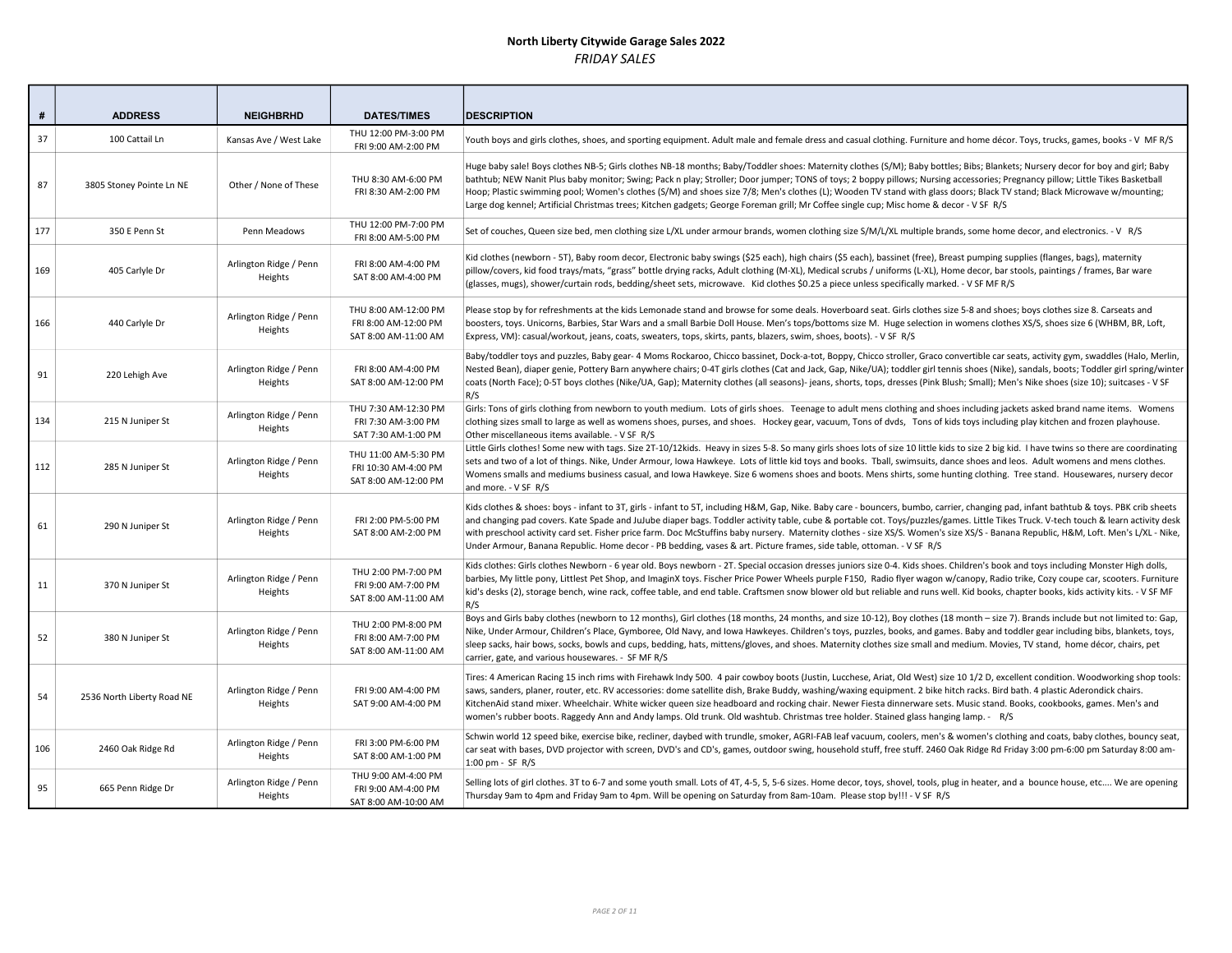| #   | <b>ADDRESS</b>         | <b>NEIGHBRHD</b>                  | <b>DATES/TIMES</b>                                                  | <b>DESCRIPTION</b>                                                                                                                                                                                                                                                                                                                                                                                                                                                                                                                                                                                                                                                                                  |
|-----|------------------------|-----------------------------------|---------------------------------------------------------------------|-----------------------------------------------------------------------------------------------------------------------------------------------------------------------------------------------------------------------------------------------------------------------------------------------------------------------------------------------------------------------------------------------------------------------------------------------------------------------------------------------------------------------------------------------------------------------------------------------------------------------------------------------------------------------------------------------------|
| 69  | 720 Penn Ridge Dr      | Arlington Ridge / Penn<br>Heights | THU 10:00 AM-7:00 PM<br>FRI 9:00 AM-7:00 PM<br>SAT 8:00 AM-2:00 PM  | Baby swing, Ergo carrier, activity saucer, walker, Nutribullet, Dr. Seuss nursery, & toys. Pumps/accessories, & nursing shirts. Clothes: maternity M-L, photoshoot dresses; women's<br>S-L, shoes size 8-9; men's M-L, shoes 9-11, girls newborn-7, shoes: newborn-1; dance: 4-7, shoes 11-2; boys newborn-18 mo & 5T-8; shoes newborn-5C. Brands: Carters, Osh Kosh,<br>Nike, Adidas, UA, & Columbia. Barbies, babies, Nerf, board games, Disney. Riding toys, toddler playset, Cozy Coupe, croquet, horseshoes. Glider, kitchen & coffee table, pictures,<br>vases, blankets, holiday decor, kitchen supplies, electric teapot, mandolin, coffee pot, glassware. Bow quivers. - V SF MF R/S       |
| 60  | 525 Penn Ridge Place   | Arlington Ridge / Penn<br>Heights | FRI 12:00 PM-4:00 PM<br>SAT 8:00 AM-4:00 PM                         | Automotive tools, carpenter tools, power washer, new 67 and 68 Camaro parts, lawn spreader, nail gun, gun supplies, hunting equipment, bread maker, etc. - R/S                                                                                                                                                                                                                                                                                                                                                                                                                                                                                                                                      |
| 159 | 295 Radcliffe Drive    | Arlington Ridge / Penn<br>Heights | FRI 9:00 AM-5:00 PM<br>SAT 8:00 AM-2:00 PM                          | Multi-family sale with little entrepreneurs selling lemonade! XL clothes including never worn LuLaRoe, Maternity clothes Sm & Med, women's shoes sz 9-10, men's XL-2XL clothes,<br>Infant - 3T girls clothes, 4-5T boy clothes. Baby & Kids toys, games & tons of books. Other baby items including bottles & Boppies. Collectables including: Precious Moments, White<br>House ornaments, depression glass, various beer steins, scrapbooking & craft supplies, rubber stamps, bedding, doilies, fabric, antique rocker, fishing poles & tackle, jewelry<br>armoire, Swarovski crystal bead & sterling bracelets and lots of other miscellaneous items. Something for everyone! - V SF MF R/S      |
| 158 | 205 Radcliffe Dr.      | Arlington Ridge / Penn<br>Heights | FRI 1:00 PM-5:00 PM<br>SAT 8:00 AM-4:00 PM                          | Baby/Toddler/Girl clothing and shoes sizes infant through 6/7; Toys, books, games from toddler age through older kids including a play house and easel; supplies from a former<br>teacher; adult clothing and shoes; some kitchen and household items; a few furniture items - V SF R/S                                                                                                                                                                                                                                                                                                                                                                                                             |
| 10  | 315 Whitman Ave        | Arlington Ridge / Penn<br>Heights | FRI 9:00 AM-5:00 PM<br>SAT 8:00 AM-3:00 PM                          | Bob single stroller, around 90 pairs of Childrens shoes, heavy boys clothes up to 4T, girls clothes, some maternity clothes, home decor, childrens books, and more! Cash and<br>Venmo accepted. Smoke free, pet free home. - V SF R/S                                                                                                                                                                                                                                                                                                                                                                                                                                                               |
| 90  | 745 Yorkshire Street   | Arlington Ridge / Penn<br>Heights | THU 2:00 PM-6:00 PM<br>FRI 9:00 AM-4:00 PM<br>SAT 9:00 AM-11:00 AM  | Handmade bookmarks and cards by teen girl (mandalas, flowers, princesses), kids luggage (1 pink polka dots suitcase, 1 Pottery Barn dinosaurs suitcase, 1 Pottery Barn duffle bag),<br>play doh sets, lunch bags and bento organizers, pit barrel gift card, Mario kart race car toy set, Crate and Barrel throw pillows and rug, Pottery Barn teen white comforter, unused<br>perfume, jewelry, few games and books, crafts, kids train pieces, small outdoor Buddha water fountain, happy light for winter months, other household items. - V SF                                                                                                                                                  |
| 185 | 845 Chukar Circle      | Aspen Ridge & Liberty<br>Farms    | THU 2:00 PM-7:00 PM<br>FRI 10:00 AM-4:00 PM<br>SAT 8:00 AM-1:00 PM  | Kids clothing and toys including little boys sizes 24months-3T, little girls 6months-5T, gently used graco pack n' play with accessories and extra mattress, red flyer wagon, paw<br>patrol tower and vehicles, step 2 vanity, ball pit balls, step 2 toy snowman builder, Melissa and Doug heavy metal toy grocery carts, new trifle bowl and chip and dip set, kids cloth<br>storage bins, other miscellaneous kids stuffed animals and cars/trucks, Melissa and Doug costumes/pretend play, step 2 blue push car with handle, clear plastic storage bins,<br>simple human 2 bin trash bin with 3 boxes of trash bags that fit. - V SF                                                            |
| 122 | 1915Wood Duck ct       | Aspen Ridge & Liberty<br>Farms    | THU 7:00 AM-3:00 PM<br>FRI 7:00 AM-3:00 PM<br>SAT 7:00 AM-3:00 PM   | Infant to 24 month girl clothes. Toys. Sporting equipment houseware appliances. NASCAR die cast cars trucks ect. Tools. Juniors boys and girls clothing and shoes. Mens and<br>womens clothing and shoes. Womens scrubs. Movies books CDs. - V SF R/S                                                                                                                                                                                                                                                                                                                                                                                                                                               |
| 49  | 575 Juniper St.        | Aspen Ridge & Liberty<br>Farms    | THU 12:00 PM-5:00 PM<br>FRI 10:00 AM-5:00 PM<br>SAT 9:00 AM-4:00 PM | Hawkeyes, Cubs, Bears, Cardinals, Chiefs, Cyclones, Packers, Yankees merchandise. New Hoodies, Hats, Flags Lanyards, Keychains, Rally Towels, NFL Tin Signs, Bobbleheads, Palm<br>Gloves, Frames, Magnets, Posters. Cubs World Series Book. New T-Shirts. Homemade Jam and Jelly. Hanging baskets. So much more! - R/S                                                                                                                                                                                                                                                                                                                                                                              |
| 189 | 945 Olive Court        | Aspen Ridge & Liberty<br>Farms    | THU 3:00 PM-7:30 PM<br>FRI 10:00 AM-5:00 PM<br>SAT 7:00 AM-1:00 PM  | 3 pairs of AirPods,2-wheel dolly,2 humidifiers,small pet accs (wire kennel w/ cover,carrier,bed,water bowl),wall mount bball hoop,new car cover,kids foldable travel cot&camp<br>chair,3-wheel walker,costume jewelry,bedding,Shark vacuum,toys/board games,Kids clothing,sizes 3-6x,shoes (women's and kids),Mens clothing (all types),Womens clothing (all<br>types),housewares-new tupperware,Xmas decor,wall hangings,decor pillows,sheer&thermal curtains,drying rack,electric watch winder (4),Fitbit Versa 2 w/ charger,autoTie<br>rotator, soft side cooler, pink motorcycle helmet, altitude training mask, exercise equip, rotating floor fan, 2 Golf club sets including bags - V SF R/S |
| 113 | 955 Olive Ct           | Aspen Ridge & Liberty<br>Farms    | THU 3:00 PM-7:00 PM<br>FRI 9:00 AM-5:00 PM<br>SAT 8:00 AM-2:00 PM   | Kids clothes ALL seasons: well-loved, gently used, NB-2T Girls, Youth Boys Clothes - Sm-Med. Girls shoes, hats, toys, pack n plays, high char, bedding sets/changing pad covers,<br>women/juniors S-M, Jeans 0-3, Shoes 8-8.5, purses, and winter coats. Other misc household items such has décor, kids gaming chairs, bath décor and More! - V SF R/S                                                                                                                                                                                                                                                                                                                                             |
| 25  | 965 Olive Ct.          | Aspen Ridge & Liberty<br>Farms    | FRI 12:00 PM-6:00 PM<br>SAT 12:00 PM-5:00 PM                        | Boys shoes range from size 7 and smaller also woman clothing and home decor. - SF R/S                                                                                                                                                                                                                                                                                                                                                                                                                                                                                                                                                                                                               |
| 140 | 3334 Pheasant Ct NE    | Aspen Ridge & Liberty<br>Farms    | THU 4:00 PM-7:00 PM<br>FRI 9:00 AM-6:00 PM<br>SAT 7:00 AM-2:00 PM   | HUGE multi-family sale. A LOT of very gently used and brand new women's and junior's clothing and accessories, all sizes and seasons. Baby/Toddler girls clothes. Home décor.<br>Books, all genres. Baby and toddler essentials (done having kids), toys, books, car seats, nursing necessities, strollers, etc. Power tools. Suitcases. Keurig. Dinning table & chairs.<br>King and queen bedding. Throw blankets. Small kitchen appliances. Flat screen TVs, sound bar, DVD/Blu-ray players, etc. Power washers. Bikes. Cross bows, hunting gear. Riding<br>lawn mower. LG front load washer and dryer. Grill. Bed frames. - V SF MF R/S                                                          |
| 142 | 740 pheasant In        | Aspen Ridge & Liberty<br>Farms    | FRI 8:00 AM-5:00 PM<br>SAT 8:00 AM-2:00 PM                          | Women's clothing size S/M, housewares, bookshelves, records, kids/baby toys, some toddler clothing both boys and girls 2T/3T, antiques, etc. - V SF MF R/S                                                                                                                                                                                                                                                                                                                                                                                                                                                                                                                                          |
| 15  | 970 Pheasant Lane      | Aspen Ridge & Liberty<br>Farms    | THU 7:30 AM-6:00 PM<br>FRI 8:00 AM-6:00 PM<br>SAT 8:00 AM-1:00 PM   | Done having kids!! Girls size 18 months to 6t. Name brands include Under armor, Justice, Von maur, Carters, Osh Kosh, Disney! Tons and tons of nice dresses all sizes barely worn.<br>Baby boys clothes nb-9 months. Boys and girls shoes galore. Twin bedding sets, squishmallows and tons of unicorn stuff for the unicorn lover. Dance and gymnastics shoes, clothes<br>and bag. Iowa clothes all sizes. - V SF R/S                                                                                                                                                                                                                                                                              |
| 161 | 1930 Robin Dr.         | Aspen Ridge & Liberty<br>Farms    | THU 1:00 PM-5:00 PM<br>FRI 8:00 AM-5:00 PM<br>SAT 8:00 AM-1:00 PM   | Moving Sale: Clothing: Kids' tap shoes, Junior Girls (XS/S), Women's clothing (mostly 1X/2X), Men's clothing (mostly 3X/3XLT); Home Decor: holiday decor, knick knacks, multi-<br>picture frame; crystal bowls. Toys/Games: skateboard, adjustable roller skates/blades (size 1-4), pogo stick, tennis and badmitton rackets, sleds, games, puzzles; Lawn/Garden:<br>Ryobi tree branch trimmer, Ryobi chain saw (new in box), Ryobi leaf blower; Furniture: nightstand w/storage, bar stools, coffee table, tv stand. - V SF R/S                                                                                                                                                                    |
| 78  | 1925 Timber Wolf Drive | Aspen Ridge & Liberty<br>Farms    | THU 3:00 PM-7:00 PM<br>FRI 10:00 AM-4:00 PM<br>SAT 8:00 AM-12:00 PM | Multi family garage sale. Girl clothes sizes from 6 month-size 5T. Boy clothes sizes 2T-size 8. Brands include Nike, Under Armour, Gap, and Carters. Mens clothes size large. Women<br>clothes size x-small and small. Maternity clothes size x-small and small. Kids coats (all seasons), boots, and lots of shoes. Toys and books. Bunk bed with twin mattress.<br>Miscellaneous household items and more! - V SF R/S                                                                                                                                                                                                                                                                             |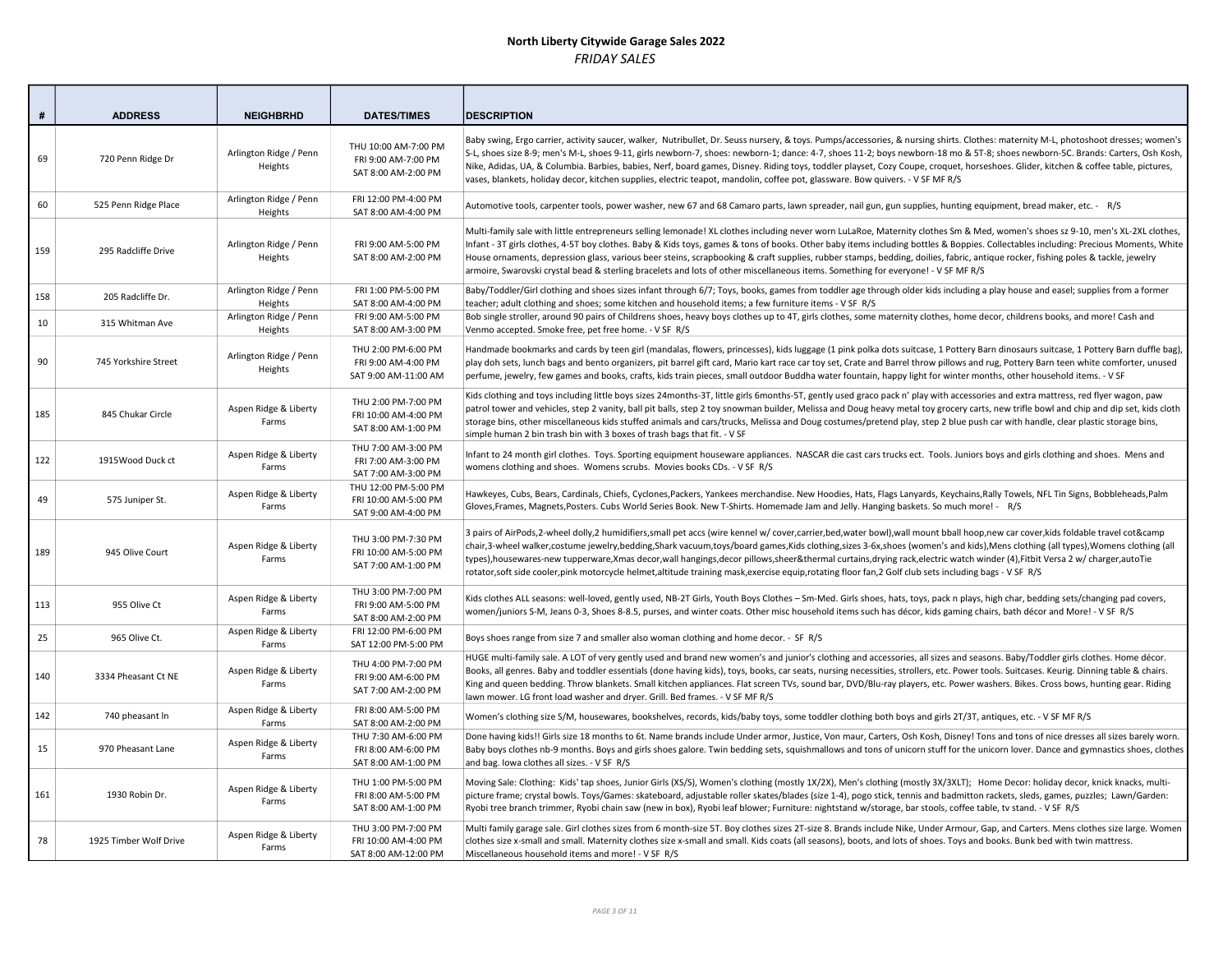| #   | <b>ADDRESS</b>         | <b>NEIGHBRHD</b>               | <b>DATES/TIMES</b>                                                   | <b>IDESCRIPTION</b>                                                                                                                                                                                                                                                                                                                                                                                                                                                                                                                                                                                                                                                            |
|-----|------------------------|--------------------------------|----------------------------------------------------------------------|--------------------------------------------------------------------------------------------------------------------------------------------------------------------------------------------------------------------------------------------------------------------------------------------------------------------------------------------------------------------------------------------------------------------------------------------------------------------------------------------------------------------------------------------------------------------------------------------------------------------------------------------------------------------------------|
| 81  | 1950 Timber Wolf Drive | Aspen Ridge & Liberty<br>Farms | THU 2:00 PM-4:00 PM<br>FRI 9:00 AM-4:00 PM<br>SAT 8:00 AM-12:00 PM   | Size small women's and size large men's name brand clothing including Lululemon, Nike, UA, Hugo Boss, and many more, shoes too. Toddler boys clothing starting at 3T. Girls<br>clothing starting at 5T. Toys, puzzles, books, kitchen, dolls, barbie dream house, toddler tool bench, mini trampoline, play table & chairs. Double jogging stroller, Burley, & high<br>chair. MOVING SALE-Household items & modern office furniture. (lazy boy recliner, chairs, desks, end table, decor) Iowa State Cyclone items. - V SF R/S                                                                                                                                                 |
| 100 | 1975 Timber Wolf Drive | Aspen Ridge & Liberty<br>Farms | THU 2:00 PM-7:00 PM<br>FRI 10:00 AM-6:00 PM<br>SAT 8:00 AM-12:00 PM  | Home Decor, boy and girl brand name clothing(carters, nike, UA, etc), women clothing, maternity clothing, home pregnancy doppler, infant/toddler/kid shoes, winter hats, gloves,<br>snow pants and jackets, baby and kid toys, baby swing, baby bouncer, vintage baby bassinet, baby crib, baby/kid books, toddler kitchen helper tower, outdoor kid<br>toys/bike/tricycle, pack n play, Combo BOB stroller with Britax infant carseat and 2 bases, Owlet Smart sock, Barbies, Nerf Guns, education toys, kid costumes, flower pots, tools,<br>workout equipment, vintage sewing machine - V SF MF R/S                                                                         |
| 190 | 40 Bayberry Ln         | Autumn Ridge / Beaver<br>Kreek | FRI 9:00 AM-4:00 PM<br>SAT 8:00 AM-2:00 PM                           | Handyman stuff: paint trays, roll of PEX pipe, door knobs, outdoor light fixtures, thermostats, fan, indoor light fixtures, blinds, and more. Other stuff: two sets of free standing<br>shelves, two motorcycle helmets, indoor fluid cycling trainer, printer, office chair, car maintenance ramps, bookshelf, metal chairs, and more. - V                                                                                                                                                                                                                                                                                                                                    |
| 170 | 195 Birch St           | Autumn Ridge / Beaver<br>Kreek | THU 8:30 AM-6:00 PM<br>FRI 8:30 AM-6:00 PM<br>SAT 7:00 AM-12:00 PM   | Girls Clothing (8-12)--Boys Clothing (6--10)--Women's Clothing and Shoes--Men's Clothing--Coca Cola Collectibles--Bikes (x2)--Books--DVDs--Games--Housewares--Kitchen Items--<br>Weed Trimmer--Harley Davidson clothing--and more! - V                                                                                                                                                                                                                                                                                                                                                                                                                                         |
| 109 | 370 E. Hickory St      | Autumn Ridge / Beaver<br>Kreek | FRI 2:00 PM-6:30 PM<br>SAT 8:00 AM-3:00 PM                           | Large multi-family garage sale, furniture, patio table, dressers, bookshelf, end tables, coffee table, glider, small table and chairs, toddler bed, indoor and outdoor plants, plant<br>stands and pots, gardening items, kitchen items, household items, books, dvds, kids table and chairs, kids toys, kids tool bench, kids picnic table, strollers, bikes, trombone, boys<br>size newborn - youth size xl, girls size newborn - 6, men's size s and 2x, women's size s - 2x, shoes, and more. - MF                                                                                                                                                                         |
| 179 | 60 East Zeller Street  | Autumn Ridge / Beaver<br>Kreek | FRI 8:00 AM-6:00 PM<br>SAT 8:00 AM-4:00 PM                           | Lots of different items. Stampin up sets and accessories. Vera Bradley purse and pack back, numerous Miche bags plus a couple of inserts, Lindsay Phillips sandals with lots of<br>adornments. Mens and womens clothing. Household items-glassware and pictures,books, puzzles and games. Ladies bike. Please no early birds $\circledS$ - MFR/S                                                                                                                                                                                                                                                                                                                               |
| 160 | 125 Hackberry Street   | Autumn Ridge / Beaver<br>Kreek | THU 2:00 PM-7:00 PM<br>FRI 10:00 AM-6:00 PM<br>SAT 8:00 AM-3:00 PM   | Women's clothes (Small-XLg), maternity clothes, kids clothes (3 months - 24 months), toddler (24 months- 5T), boys/teens clothes (small-lg), kids toys, household items,<br>electronics, furniture, mens clothes (small-large), and more. - V SF                                                                                                                                                                                                                                                                                                                                                                                                                               |
| 165 | 50 North Front Street  | Autumn Ridge / Beaver<br>Kreek | THU 7:00 AM-4:00 PM<br>FRI 7:00 AM-11:00 AM<br>SAT 7:00 AM-11:00 AM  | *Also open Wednesday June 8th: 12-6pm!* We will have girls & boys clothes sizes newborn-6, men's pants size medium-XL, 32x30 & 34x34, women's shirts small-XXL, women's<br>jeans sizes 6-18/20, and CCA apparel. 2 bar height dining tables with chairs, 2 sets of dishes, double stroller, infant seats, rectangle fire table, makeup vanity with stool, bean bag<br>chairs, stuffed animals, guitar, black out curtains, queen size comforters, home decor, bags & purses, Christmas lights, and much more! *Cash Only!* - SF MF R/S                                                                                                                                         |
| 136 | 115 N George St        | Autumn Ridge / Beaver<br>Kreek | THU 10:00 AM-6:00 PM<br>FRI 10:00 AM-6:00 PM<br>SAT 10:00 AM-6:00 PM | Sale in alley. Household items, clothing, holiday decorations, collection of Gladys Taber books, cookbooks, magazines, Everly Brothers and N'SYNC memorabilia, portable plant<br>potting cart and large Christmas cactus plant. Antique items: dressmaker dress form, glassware, red glass dish set, 2 kerosene lamps, mantel clocks, 1930s table radio and china<br>chamber pot. - R/S                                                                                                                                                                                                                                                                                        |
| 26  | 285 S Dubuque St       | Autumn Ridge / Beaver<br>Kreek | FRI 8:00 AM-3:30 PM<br>SAT 7:00 AM-2:30 PM                           | Men's shirts LG, XLG, 2XL Men's shorts 36-38 Men's jeans 36x32, 38x32 Kitchen items DVDs Women's purse, wallets, back packs, shoes womens 10 1/2-11 Jewelry a lot of lia<br>sophia Reusable cups Glass divided left over/meal prep dishes Kitchen table and a couple chairs Mens clothes most range from 0.50 cents to 2.00. Garage sale prices low so you<br>can leave with what you really want or need :-) - V SF R/S                                                                                                                                                                                                                                                       |
| 83  | 350 S Front St         | Autumn Ridge / Beaver<br>Kreek | THU 3:00 PM-7:00 PM<br>FRI 10:00 AM-4:30 PM<br>SAT 8:00 AM-2:00 PM   | Multi-family sale. Children's sizes 4 - teen. Women's clothing sizes S-4X. Women's scrubs of various colors XL-2XL. Womens Shoes/boots mostly size 7, 8,10. Jewelry and scarves.<br>New Surface X laptop in box. Stampin' Up Stamps. Home decor items. Twin-Queen bedding. Games and puzzles. Kitchen items. Antique items including canning items, brown<br>apothecary bottles, kitchen bowls, hand air pump, cast iron cookery, bottle capper. Assorted tools. Will be accepting Venmo, Credit/Debit cards, and cash. - V SF MF R/S                                                                                                                                          |
| 172 | 285 S Stewart St       | Autumn Ridge / Beaver<br>Kreek | FRI 11:00 AM-3:00 PM<br>SAT 10:00 AM-1:00 PM                         | Women's size xs-small clothing, women's shoes size 7, Men's XL clothing, Toddler boys size 4T, baby items. - V SF R/S                                                                                                                                                                                                                                                                                                                                                                                                                                                                                                                                                          |
| 101 | 785 Broadmoor Drive    | Broadmoor / Windsor            | FRI 10:00 AM-4:00 PM<br>SAT 8:00 AM-3:00 PM                          | Furniture- upholstered bar stools, brown recliner, farmhouse dining table, dark gray loveseat, Ikea bunk bed, screen door, vacuum. Woman's clothing sizes L-XL shorts, t-shirts,<br>sports bras, plus size clothes t-shirts, dress pants, dress shirts .Men's Clothes size M-L, UGG size 10 Boots. Electronics- Nintendo switch- 1 original slightly used, 1 brand new Mario<br>cart 8 special edition and brand new OLED version, Fiesta cup/saucers, Woman's bike. chest freezer, 22 gallon aquarium w/accessories. brand new life jackets sz 2x-6x, Makeup,<br>name brand purses, children's books, scrapbooking items. Household items, Christmas items, tools. - V SF R/S |
| 184 | 240 Lockmoor Ave       | Broadmoor / Windsor            | THU 8:00 AM-5:00 PM<br>FRI 10:00 AM-6:00 PM<br>SAT 8:00 AM-12:00 PM  | Toddler Items: Girls clothes up thru 4-5/xsm. Boys clothes up thru 3T. Toddler books and toys, double stroller, booster seats, girls 16" princess bike with training wheels, water<br>table, mini playroom table/chairs, nursery wall decor. Home Items: Beige microfiber loveseat, red/white dishes set, glassware set, wall decor. Women's Clothing: dress<br>shirts/pants, jeans, maternity size small. All items from a smoke-free, pet-free home. Fishing Equipment including crank bait, remote control car and boat. Open Thursday 8am-<br>5pm, Friday 10am-6pm, Saturday 8am-12pm - V SF R/S                                                                           |
| 27  | 164 Lockmoor Circle    | Broadmoor / Windsor            | FRI 8:00 AM-5:00 PM<br>SAT 8:00 AM-3:00 PM                           | Multi-Family sale! All items are priced to sell and Best offer negotiations will be accepted on select items! Come join us! It will be a Great time full of stress free and fun shopping!<br>V SF MF R/S                                                                                                                                                                                                                                                                                                                                                                                                                                                                       |
| 31  | 660 Lockview Pl        | Broadmoor / Windsor            | THU 7:00 AM-5:00 PM<br>FRI 7:30 AM-5:00 AM<br>SAT 7:30 AM-12:00 PM   | Done having babies sale! Lots of fashionable maternity clothes - name brands like Motherhood Maternity and Ann Taylor Loft. Baby clothes 0-12 mo - girl and gender neutral.<br>Vintage wooden high chair. Many baby toys and stuffed animals. Great women's (S/4, M/6) and men's (M) clothes from name brands. Queen comforter and sheets set, both from<br>Bed Bath and Beyond. Multiple families selling on our block so don't miss Lockview Place!! - V SF R/S                                                                                                                                                                                                              |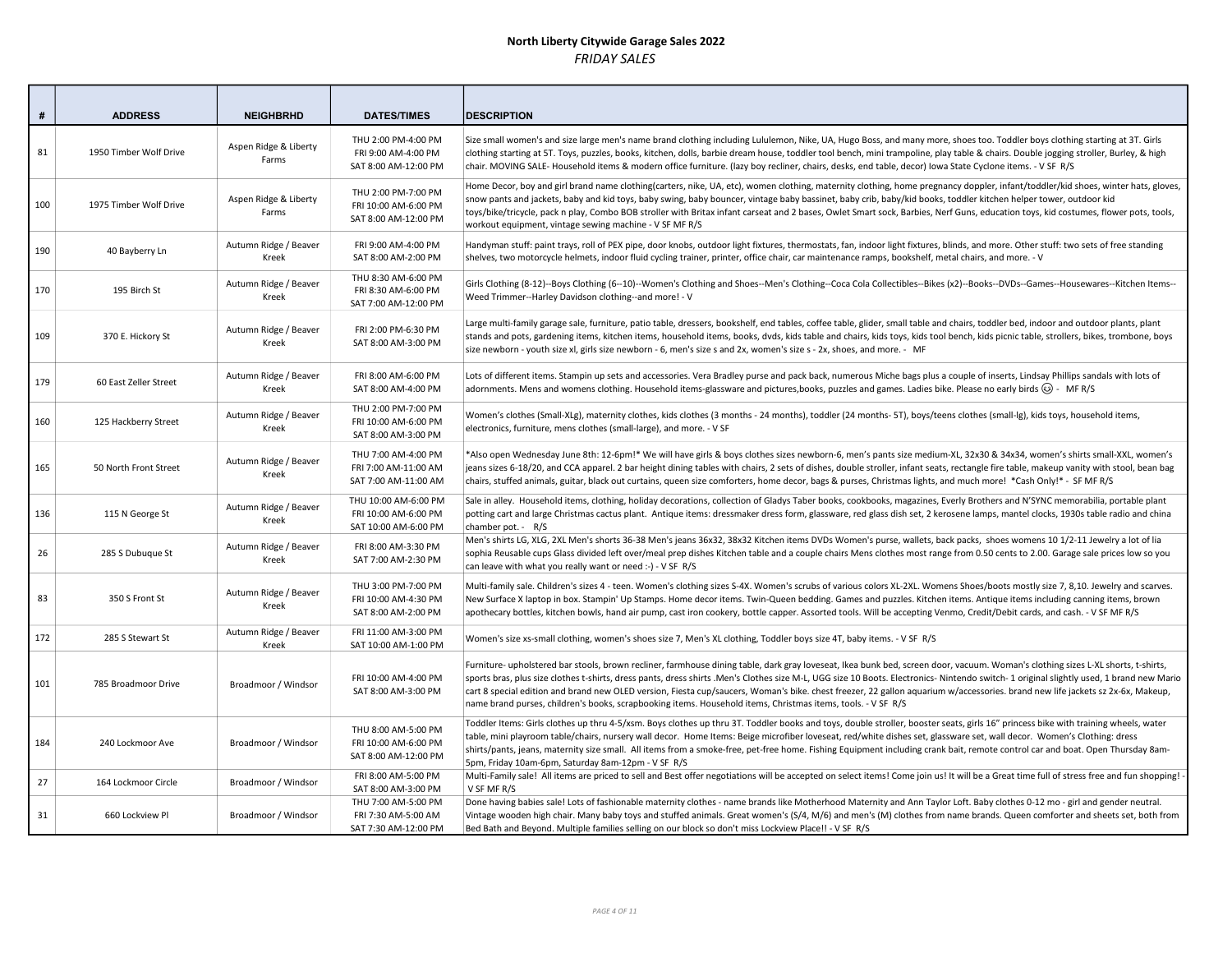| #              | <b>ADDRESS</b>        | <b>NEIGHBRHD</b>     | <b>DATES/TIMES</b>                                                 | <b>IDESCRIPTION</b>                                                                                                                                                                                                                                                                                                                                                                                                                                                                                                                                                                                                                                                                     |
|----------------|-----------------------|----------------------|--------------------------------------------------------------------|-----------------------------------------------------------------------------------------------------------------------------------------------------------------------------------------------------------------------------------------------------------------------------------------------------------------------------------------------------------------------------------------------------------------------------------------------------------------------------------------------------------------------------------------------------------------------------------------------------------------------------------------------------------------------------------------|
| 67             | 675 Lockview Place    | Broadmoor / Windsor  | THU 7:00 AM-5:00 PM<br>FRI 7:30 AM-5:00 PM<br>SAT 7:30 AM-12:00 PM | Many Toys, Games, Books, Boys Clothing/Coats (5-8), Girls Clothing/Coats/Dresses (8-14), Boys/Girls/Womens Shoes, Men's Clothing (XL), Seasonal Items, Wolf Collection,<br>Suitcases, and More! Most clothing and shoes \$1 per item. Items priced to sell! Carrera Go! Champions! Race Car Track w/Cars - \$25. Child Size Desk with Pullout Tray for<br>Keyboard - \$30. Ceiling Fan - \$20. GE Dorm Frig-\$70. 2 Cellular Blinds 46" x 61" Mink (Tan) Color - \$50 each. White Faux Wood Blind 70" x 60" w/Headrail - \$40. White Panel Closet<br>Door Set -\$15. All items well-cared for in a smoke-free, pet-free home. Sellers fully vaccinated. Venmo and cash accepted. - V SF |
| 162            | 645 Strathmoor Dr.    | Broadmoor / Windsor  | FRI 5:00 PM-8:00 PM<br>SAT 8:00 AM-12:00 PM                        | Women's XS-Petite clothing, Boys clothing to size 4T. Toys, housewares and misc. Jogging stroller, air fryer, and much more. Will accept cash, Venmo, or cards. - V SF R/S                                                                                                                                                                                                                                                                                                                                                                                                                                                                                                              |
| 21             | 175 Windsor Rd        | Broadmoor / Windsor  | THU 3:00 PM-7:00 PM<br>FRI 10:00 AM-4:00 PM<br>SAT 8:00 AM-1:00 PM | The kids are now teenagers and it's time to clear out the house! Name brand clothes - Under Armor, Nike, Polo and others. Boys Y-L, XL, XXL, Girls 11-13, Men's S, L, XL, XXL,<br>Women's M, L, XL, XXL. Massage table, Electronics, CD's, DVD's, Kids toys, Pictures and Frames, and much more. Come early for best selection! - V SF R/S                                                                                                                                                                                                                                                                                                                                              |
| 124            | 1435 Alder Dr         | <b>Cedar Springs</b> | FRI 10:00 AM-4:00 PM<br>SAT 8:00 AM-1:00 PM                        | Baby boy clothes size 0-3month through 3T. All seasons. Including coats and shoes. Infant car seat. Graco stroller. Baby rocker. 3 pack and plays. Outdoor portable play yard.<br>Outdoor play house. Outdoor toddler play slide. Nursing covers and supplies. Baby blankets, sheets and sound machine. Eddie Baur baby carrier. Maternity clothes L to XL. Baby<br>toys and childrens toys. - V SF R/S                                                                                                                                                                                                                                                                                 |
| 155            | 1440 Alder Dr         | <b>Cedar Springs</b> | FRI 10:00 AM-4:00 PM<br>SAT 9:00 AM-3:30 PM                        | Twin over full bunk bed Dresser Indoor grill Airfryer Doll house 3 piece wicker patio set Outdoor bench Quilt rack DVDS Wicker end table End table Small book shelf - V R/S                                                                                                                                                                                                                                                                                                                                                                                                                                                                                                             |
| 176            | 1518 Alder Dr         | Cedar Springs        | FRI 10:00 AM-4:00 PM<br>SAT 8:00 AM-4:00 PM                        | Boys Size clothing 2T-5T, toddler shoes, winter apparel and boots, swim stuff, pajamas (carters, cat&jack, old navy); women's plus size clothing, women's shoes size 9-11; board &<br>card games; TONS of new books for kids and adults; like-new Pampered Chef and Tupperware; like-new Noonday collection jewelry, bags, & accessories; toys (marvel superheroes,<br>transformers, paw patrol); various small kitchen appliances; various tools (contractor-grade); Women's Bayside 7-Speed Cruiser bike w/ Shimano brakes (like new) - V SF R/S                                                                                                                                      |
| 64             | 27 Ash Ct             | <b>Cedar Springs</b> | FRI 9:00 AM-3:00 PM<br>SAT 8:00 AM-3:00 PM                         | Gender neutral and Boy clothes NB through 2T (hannah anderson, nike, underarmour, hawkeye gear, chicago cubs gear). Baby items including bassinet, bumbo, bouncer, tub,<br>bottle racks, portable high chair, etc. Baby/toddler toys and books. Nursing items including multiple nursing pillows, madela bottles, nursing bras. Maternity clothes (M/L). Adult<br>women's clothing (S/M, 8/10) including athleisure (lululemon, nike) and jackets/coats (The North Face, Pategonia) and Iowa fan gear. Adult men's clothing (34-38, M/L). Bar stools,<br>house wears, - V SF R/S                                                                                                        |
| 50             | 1565 Cedar Springs Dr | <b>Cedar Springs</b> | FRI 4:30 PM-8:00 PM<br>SAT 7:00 AM-12:00 PM                        | So many kids clothes!! Boys clothes NB-3 months, Girls clothes NB-3T and shoes up to 8cz Brands include but not limited to Nike, Under Armour, Adidas, Puma, Old Navy, Carters,<br>Cat & Jack. Baby items: Mamaroo, bottle drying rack, bottle sterilizer, towels, crib sheets, car seat covers. Maternity Dresses size M-L (most new +/- tags or worn once). Womens<br>clothes M-L and mens L/large-tall. Brands include Express, loft, American Eagle. Hawkeye appare!! Comforter set. Kids basketball arcade game, rocking horse, and other toys!<br>Household items. - SF R/S                                                                                                       |
| 8              | 1755 Hedgewood Cir    | <b>Cedar Springs</b> | THU 3:00 PM-6:00 PM<br>FRI 1:00 PM-4:00 PM<br>SAT 9:00 AM-1:00 PM  | Women's Clothing (Size XS, Small), Men's Clothing (Large - XL). Women's shoes (Size 7 - 71/2). Maternity clothes (size XS/S). Boys and Girls infant & toddler clothes and shoes for<br>all seasons (6M - 5T). Toddler toys and books. Powerwheels Dune Racer. Water Table, 24 inch Roadmaster bike. 1970s Dining Room Table with 4 chairs and 2 table leafs. Home<br>decor items. Curtains. VHS tapes. Misc. Cash Only - SF R/S                                                                                                                                                                                                                                                         |
| 133            | 310 Locust Dr         | <b>Cedar Springs</b> | FRI 8:00 AM-12:00 PM<br>SAT 8:00 AM-12:00 PM                       | Furniture - dark-brown Pleather L-Shaped Couch \$100 (great for college or Rec room)! Manual Elliptical \$75! Clothing - Boys sz YMed through Mens Sm, Shoes Youth 4 & 5, Girls<br>sz Large through Women's XL, Shoes Womens 7.5-9. All clothing items Fill-a-Bag for \$5! Decorative and household items, books, and miscellaneous priced to sell or make an offer!<br>- V SF                                                                                                                                                                                                                                                                                                          |
| 181            | 320 LOCUST DR         | <b>Cedar Springs</b> | THU 4:00 PM-7:00 PM<br>FRI 8:00 AM-4:00 PM<br>SAT 8:00 AM-12:00 PM | Women's XL clothing, men's XL clothing, teen L/XL clothing, patio table with 6 chairs, bedroom furniture, toys, tools, garden décor, and much more. - V SF MF R/S                                                                                                                                                                                                                                                                                                                                                                                                                                                                                                                       |
| $\overline{7}$ | 380 Locust Dr         | <b>Cedar Springs</b> | FRI 7:00 AM-5:00 PM<br>SAT 8:00 AM-12:00 PM                        | Huge 3 family garage sale. Lots of stuff for everyone. Tons of toys and games. Kids clothing. Girls size 6-14 and boys clothing, coats and snow pants M-XL. Hawkeye clothing.<br>Girls twin bedding and full comforter. Full-size headboard. Blu-ray player. Household items and home decor. Hamster cage/accessories. Dog crate. Too much to list. You won't<br>want to miss this one. - V SF MF R/S                                                                                                                                                                                                                                                                                   |
| 75             | 505 Locust Dr         | <b>Cedar Springs</b> | THU 1:00 PM-7:00 PM<br>FRI 9:00 AM-4:00 PM<br>SAT 7:30 AM-2:00 PM  | Tons of name brand kids and adult clothing! Boys: NB-5T. Girls: NB-4t. All seasons. Patagonia, Vineyard Vines, North Face, UA, Nike, Joules, Tea, crewcuts, Carter's, Cat and Jack,<br>Jumping Bean. Kids shoes infant-11. Kate Spade, Nike, UA, Sperry, UGG. Nike, Adidas cleats. Kids winter outdoor clothing! Men's L/XL. Lots of golf shirts/shorts. Travis Mathew,<br>Puma, Nike, Patagonia, Lacoste. 2 strollers, 1 car seat, toddler bedding, home decor and more! - V SF R/S                                                                                                                                                                                                    |
| 196            | 520 Locust Dr         | <b>Cedar Springs</b> | THU 5:00 PM-7:00 PM<br>FRI 10:00 AM-4:00 PM<br>SAT 9:00 AM-1:00 PM | Baby Girl Clothing: 3-6 month, 6-9 month, 12 month, and some 18 month. Baby Girl Shoes of a variety of sizes. Baby/Toddler toys (some in original packaging). Baby gear (hiking<br>stroller, bouncer, infant carriers, etc.). Kids Toys (ages 0-5 years). Home Decor. Women's Clothing: Pant sizes 6-10, Shirt Sizes: Small and Medium, Shoe size: 8. Some limited<br>maternity clothing. Men's Clothing size medium and large. - V SF R/S                                                                                                                                                                                                                                              |
| 24             | 245 Locust Dr.        | <b>Cedar Springs</b> | FRI 12:00 PM-4:00 PM<br>SAT 8:00 AM-2:00 PM                        | Lots of home decor (Halloween, Thanksgiving, Xmas), lamps, decorative finds, gently used baby items NB-4T for boys and girls, kids toys, books and other fun treasures from a<br>smoke free home with hypoallergenic dogs and no cats. - V SF R/S                                                                                                                                                                                                                                                                                                                                                                                                                                       |
| 199            | 180 locust drive      | <b>Cedar Springs</b> | THU 11:00 AM-5:30 PM<br>FRI 8:00 AM-5:00 PM<br>SAT 8:00 AM-4:00 PM | Kids clothes, all seasons! New or gently used (girl sizes up to 8 and boy sizes 2t-7). Kid shoes, all sizes and seasons. Winter boots, jackets, snow pants. Like new Ergo baby carrier,<br>Jogger stroller and strider bike and other outdoor toys. Gently used toys and dollhouse! Very gently used womens clothing and shoes (Loft, gap, old navy, athleta, lululemon).<br>Rugs, curtains, furniture, bedding and kitchen appliances and dishes. Venmo or cash only! - V SF R/S                                                                                                                                                                                                       |
| 117            | 400 Locust Drive      | <b>Cedar Springs</b> | THU 4:00 PM-7:00 PM<br>FRI 10:00 AM-6:00 PM<br>SAT 8:00 AM-1:00 PM | Tons of women + juniors clothing size XS-M, Men's clothing size M-L, and home decor. All name brand, gently used items. - V SF R/S                                                                                                                                                                                                                                                                                                                                                                                                                                                                                                                                                      |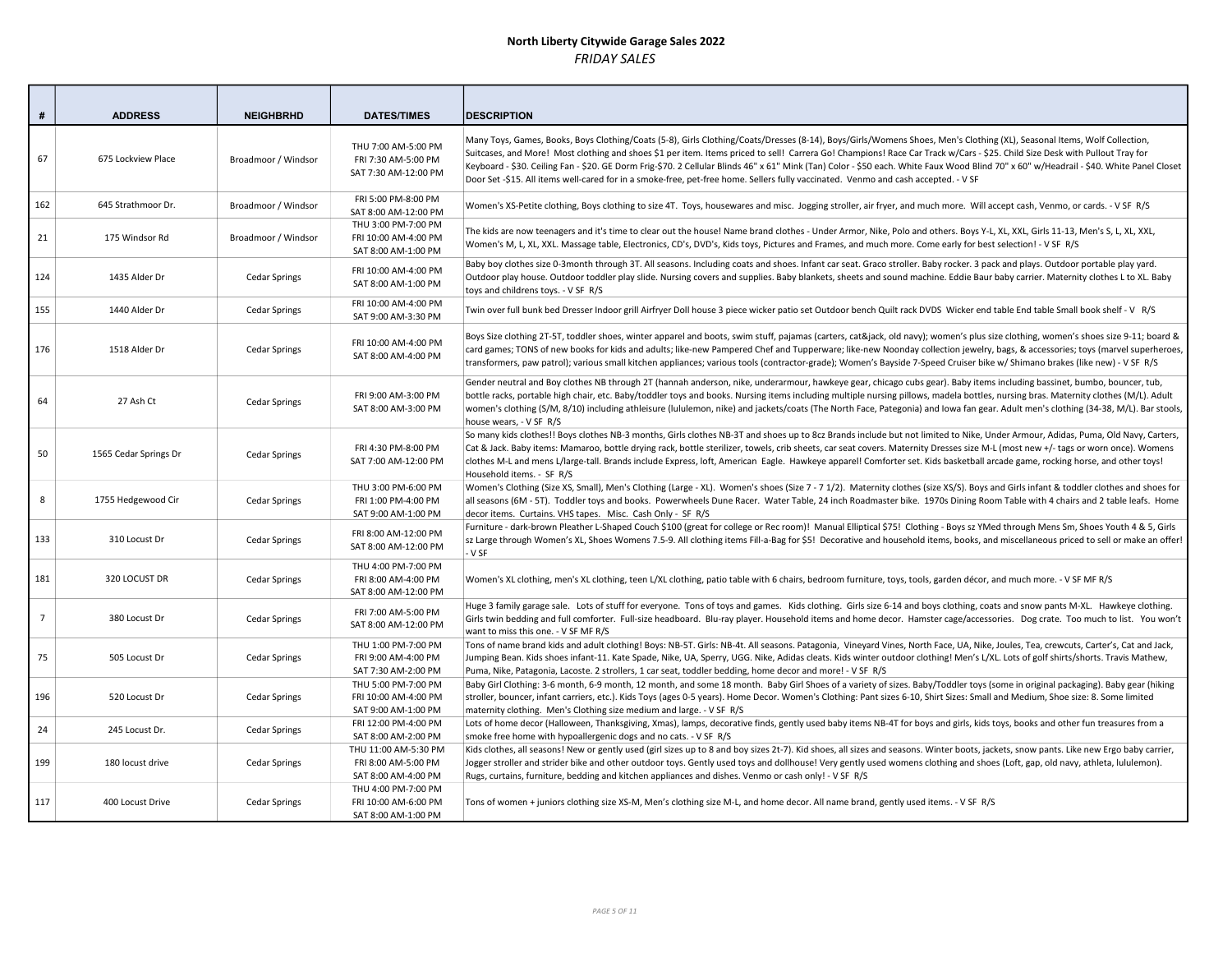| #   | <b>ADDRESS</b>            | <b>NEIGHBRHD</b>      | <b>DATES/TIMES</b>                                                  | <b>IDESCRIPTION</b>                                                                                                                                                                                                                                                                                                                                                                                                                                                                                                                                                                                                                                                                        |
|-----|---------------------------|-----------------------|---------------------------------------------------------------------|--------------------------------------------------------------------------------------------------------------------------------------------------------------------------------------------------------------------------------------------------------------------------------------------------------------------------------------------------------------------------------------------------------------------------------------------------------------------------------------------------------------------------------------------------------------------------------------------------------------------------------------------------------------------------------------------|
| 197 | 540 Locust Drive          | <b>Cedar Springs</b>  | FRI 1:00 PM-8:00 PM<br>SAT 7:30 AM-4:00 PM                          | Don' miss this one! We have a lot of toys, stuffed animals, household items, bedding, cake pans, photography related items, baby items, baby and adult blankets, toilet seat riser,<br>tread mill (like new), lots of craft items, wooden rocking horses, home decor, clothing in mens/women/child (assorted size's), vintage buttons, large outdoor folding gazebo (new),<br>picture frame's, humidifiers, two iPhone XR's, traveling tot cot(play pen), small shoe rack, holiday decorations, vintage items. Some new with tag items. Smoke free/pet free home.<br>So much more!! Just too much random stuff to list it all!! Free temporary tattoos for the kiddos! - V SF R/S          |
| 105 | 150 Plum Cir              | Cedar Springs         | FRI 8:00 AM-7:00 PM<br>SAT 8:00 AM-7:00 PM                          | Lots of name brand men, women, boys and girls clothing. Furniture, household items, and toys. All in great condition. - SF MF R/S                                                                                                                                                                                                                                                                                                                                                                                                                                                                                                                                                          |
| 41  | 1550 Poplar Ln            | Cedar Springs         | THU 10:00 AM-4:00 PM<br>FRI 8:00 AM-4:00 PM<br>SAT 8:00 AM-12:00 PM | Clothing; Girls size 10-14, Boys size 6-8, Women's M-L (6-10), name brand UA, Nike. Shoes; Women's size 6.5-7.5 (heels, Nike, sandals, Dansko), Boys size 4. Winter coats, kids and<br>Women's (North Face, Gap). Boys bike 20". Twin mattress and Pottery Barn twin bedding sets (Dinosaurs, Cat in the Hat). Twin size robot comforter with matching wall art, rugs, &<br>curtains. Home decor; area rugs, runners, bathroom rugs, chandeliers, pendant lights, lamps, wall art, mirrors, pillows, misc holiday decor. Luggage set. Kids craft sets (NEW) and<br>games. Misc toys. Baseball/Softball pants, socks, belts, bats, helmets and bags. Snowblower (FREE). - V SF              |
| 34  | 1585 Poplar Ln            | Cedar Springs         | FRI 10:00 AM-4:00 PM<br>SAT 9:00 AM-1:00 PM                         | Boys size 18months- boys medium size 8-10 and up to boys size 12. Many items priced \$1-\$3. Lots of toys as well as craft supplies and books! Women's clothing size L and XL,<br>Mens clothing sizes S-XL/XXL. Vinotemp wine fridge and a sewing table along with various decor items. Shoes and cleats in several sizes. Lots of kids Halloween costumes/dress-up.<br>Cold weather gear and life jackets - V                                                                                                                                                                                                                                                                             |
| 123 | 1560 Silver Maple Tr.     | Cedar Springs         | THU 4:00 PM-7:00 PM<br>FRI 11:00 AM-6:00 PM<br>SAT 8:00 AM-1:00 PM  | Wide variety of clothing: Boy's sz M-XL, Men's sz S-L, Girl's sz 24m-13, Women's sz S-L. Shoes and accessories. Girls' dance wear and dance shoes. Brand new above ground 14'<br>wide 3.5' deep pool. Lawn mower. Lots of kitchen items, including an ice cream maker and a KitchenAid stand mixer with bowls/accessories Loads of books from beginning reader<br>to adult non-fiction, autobiographies/biographies, and decorative cake cookbooks. XBox 360 games, DS Games and Wii games. Home decor and Scentsy items. Dresser, cabinet<br>and other furniture items. Bike trailer. Smoke Free, dog friendly home. Contactless payment (Venmo) accepted. - V SF R/S                     |
| 84  | 1615 Silver Maple Trail   | Cedar Springs         | THU 8:00 AM-4:00 PM<br>FRI 8:00 AM-4:00 PM<br>SAT 8:00 AM-12:00 PM  | First ever garage sale! Trendy and fashionable brand name girl clothes predominantly from Gap, Tucker & Tate, Peek and Carter. Sizes newborn to 6x and most in excellent<br>condition. Will also have a BOB stroller, kids kitchen, kids grill, battery operator toddler Mustang, Melissa and Doug, Leap Frog and Fischer Price Toys. Excellent condition. All from<br>a smoke free and pet free home. - V SF R/S                                                                                                                                                                                                                                                                          |
| 44  | 1705 Silver Maple Trail   | <b>Cedar Springs</b>  | THU 7:00 AM-7:00 PM<br>FRI 7:30 AM-3:30 PM<br>SAT 7:00 AM-2:00 PM   | Moving sale and multi-family! Home decor and household items (a lot), boys clothes 2T-3T and 10-12, girls clothes 10-14, women's clothes Xs-Plus, Living room end tables, sofa<br>table, queen headboard/footboard, full headboard, wooden rocking chair, toddler blow up mattress, little tikes picnic table with umbrella, toys and games, toddler books, fire pit<br>and speakers. - MF                                                                                                                                                                                                                                                                                                 |
| 137 | 1720 Silver Maple Trail   | Cedar Springs         | THU 9:00 AM-7:00 PM<br>FRI 8:00 AM-7:00 PM<br>SAT 8:00 AM-11:00 AM  | Boys clothing size 6-8 and adult male clothing ranging L-XXL. Teen girl items ranging XS-M, Womens clothing M and 6-10. Variety of kids toys, house wears, kids books and games.<br>V SF MF R/S                                                                                                                                                                                                                                                                                                                                                                                                                                                                                            |
| 147 | 2020 Silver Maple Trl     | Cedar Springs         | THU 8:00 AM-5:00 PM<br>FRI 8:00 AM-5:00 PM<br>SAT 8:00 AM-12:00 PM  | Franklin Tournament Soccer Goal (New, in box) Sporting Goods, Baseball gear, Scooter, Outdoor pillows(Blue and Cream), Under Armour, North Face, Athleta, and local boutique<br>clothing Womens S-L and Mens S-M clothing, Jewerly, Housewares, Shoes Mens and Womens, Sorel and Ugg boots! Aquarium Set up, Board games, Books, Toys, Gaming chair<br>floor and desk chair, Lamps, Beauty products, designer jeans size 10, Set of 3 Barstools (Brown leather), snow gear, Lava lamp, and much more! - SF R/S                                                                                                                                                                             |
| 62  | 40 DeBoer Ln              | Cottonwood / Lynnwood | FRI 9:00 AM-5:00 PM<br>SAT 9:00 AM-2:00 PM                          | Items from smoke/covid free home. Prefer face coverings. Cash or Venmo Please. Tools to automotive; household to office; garden to exercise and in-between. Quik Shade<br>instant canopy with half-wall and bag used once; Yardworks folding wheelbarrow, new; Earthwise tiller/cultivator; Craftsman Hammerhead Auto-Hammer 12-volt lithium-lon,<br>new; Craftsman 14 AMP 7-1/4: Circular Saw w/ laser trac; GearWrench Flex Head Ratchet set, new; Ryobi Dremel; First Alert Smoke & Carbon Monoxide Detectors, new; 2<br>Executive Leather office chairs; vintage Budweiser pitcher; Coors pitcher; Corning Ware; BBQ and kitchen utensils; inversion table; lots of misc. - V SF       |
| 175 | 425 juniper st.           | Creekside             | FRI 7:00 AM-5:00 PM<br>SAT 7:00 AM-5:00 PM                          | Lots of girl jeans size 8-14. Girls tops size medium too xlarge. All in excellent condition. very low priced. lots of puzzles, glassware, and other great treasures. - SF R/S                                                                                                                                                                                                                                                                                                                                                                                                                                                                                                              |
| 151 | 1324 Nicholas Ln          | Creekside             | THU 5:00 PM-7:00 PM<br>FRI 12:00 PM-7:00 PM<br>SAT 7:00 AM-3:00 PM  | Baby Galore! Tons of boy clothing (Newborn-3T), shoes, boots, winter gear, toys, books puzzles, decor, strollers, Walker, baby seats, baby carriers toddler bed, cloth diapers<br>(barely used) - SF R/S                                                                                                                                                                                                                                                                                                                                                                                                                                                                                   |
| 32  | 1537 Sadler Dr            | Creekside             | FRI 8:00 AM-5:00 PM<br>SAT 8:00 AM-2:00 PM                          | Tupperware, dishes and glasses, women's clothing, women's shoes, vintage sewing machine, weber grill, bedding, housewares, health and beauty items, love seat, chairs, vintage<br>table, movies, desk and chair, pillows, countertop appliances, and so much more! - SF R/S                                                                                                                                                                                                                                                                                                                                                                                                                |
| 6   | 388 Sugar Creek Ln Unit B | Creekside             | THU 9:00 AM-5:00 PM<br>FRI 9:00 AM-5:00 PM<br>SAT 8:00 AM-1:00 PM   | Tool boxes,wrenches,miter saw,sander,lawn chairs,games,Tiki torch,h hose holder,Bifold doors fit 60opening.Lamps,Mirrors.cowboy boots size10.5 And much more - SF R/S                                                                                                                                                                                                                                                                                                                                                                                                                                                                                                                      |
| 1   | 1437 Vandello Cir         | Creekside             | THU 2:00 PM-6:00 PM<br>FRI 9:00 AM-6:00 PM<br>SAT 9:00 AM-2:00 PM   | Multi-Family - Twins - TONS of name brand clothes (Nike, Lularoe, Under Armour, Adidas, Baby Gap, Columbia, North Face, Disney, Hawkeye, Cubs, JCrew, Express, Banana<br>Republic) Boys NB-8, Youth XS-Lg, Girls NB-12 mo., Teen girls S-L, Womens S-3XL, Mens Lg-2XL, 32-34, Maternity Md-Lg, Kids shoes/slippers NB-child 11, costumes. Crib bedding,<br>crib rail bumpers, baby swing, bouncer, Dockatot, pack n play, bottles, bottle warmer, Twingo Carrier, Keenz wagon/stroller, TONS of Toys, Puzzles, Books, Grocery store & kitchen<br>set w/tons of play food, Magna-tiles. Misc. Kitchen & Household items, dog kennel, weed trimmer, Green Mountain wifi Grill. - V SF MF R/S |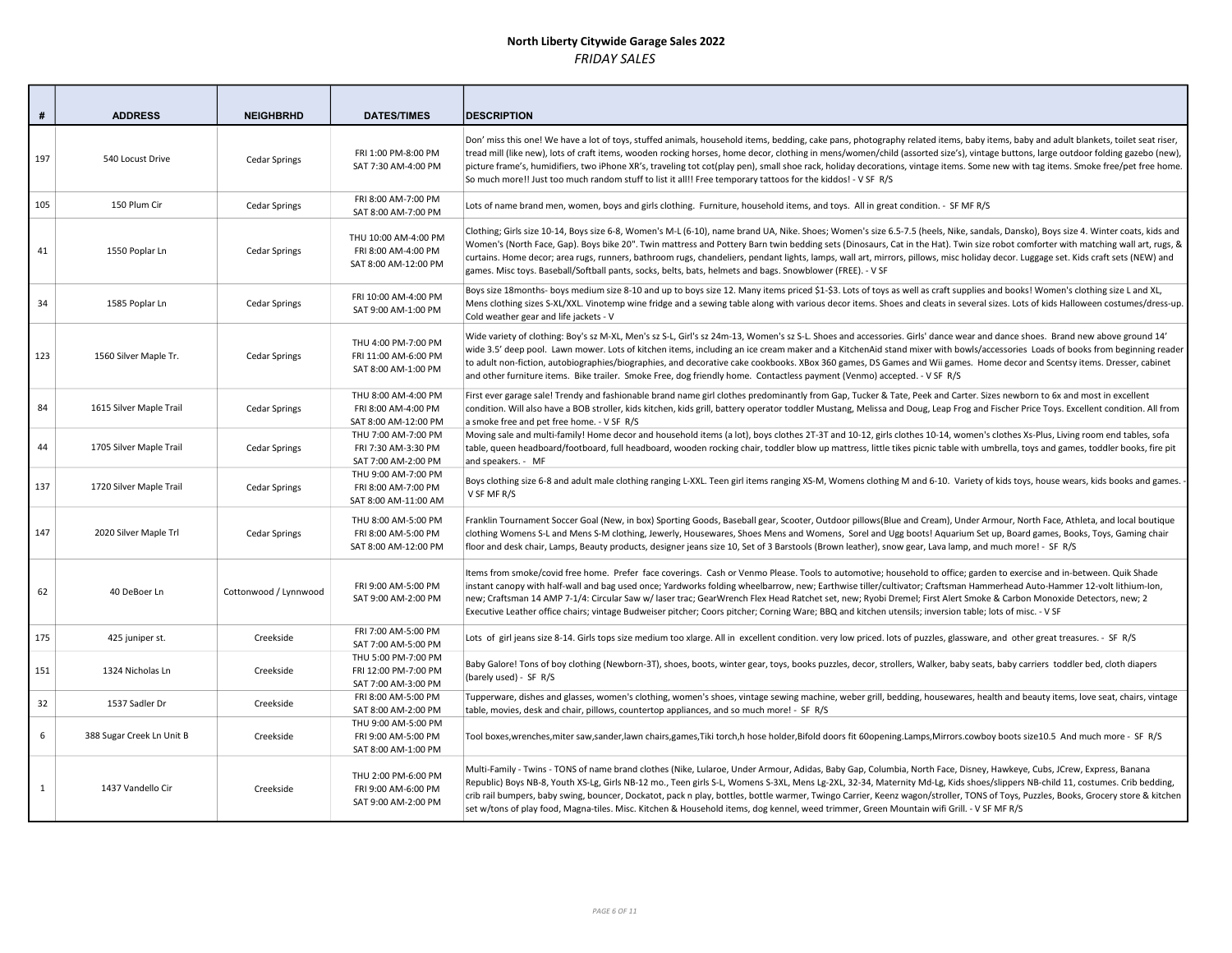| #              | <b>ADDRESS</b>       | <b>NEIGHBRHD</b>   | <b>DATES/TIMES</b>                                                 | <b>DESCRIPTION</b>                                                                                                                                                                                                                                                                                                                                                                                                                                                                                                                                                                                                                                                                           |
|----------------|----------------------|--------------------|--------------------------------------------------------------------|----------------------------------------------------------------------------------------------------------------------------------------------------------------------------------------------------------------------------------------------------------------------------------------------------------------------------------------------------------------------------------------------------------------------------------------------------------------------------------------------------------------------------------------------------------------------------------------------------------------------------------------------------------------------------------------------|
| 103            | 1695 Vandello Circle | Creekside          | FRI 10:00 AM-4:00 PM<br>SAT 8:00 AM-1:00 PM                        | Women and teen clothing including size 4-8 pants, small to medium tops, size 4-8 dresses, and size 7-9 shoes and boots. Men's clothing including size 32-34 pants, medium and<br>large shirts and dress shirts, and size 10-11 shoes. Board games and movies. Cat/pet items. Home items and decor. Knick-knacks and Christmas decor. Electronics such as iMac<br>desktop computer for cheap, computer monitors, keyboards, X-Box 360/One games, Wii Console, other video game items. - V SF R/S                                                                                                                                                                                              |
| 33             | 1457 Burr Drive      | Creekside Adjacent | THU 3:30 PM-7:00 PM<br>FRI 10:00 AM-7:00 PM<br>SAT 8:00 AM-2:00 PM | . Women's clothing size S/M/L (dresses, pants, tops) . Maternity clothing size M/L . Steve Madden women's shoes size 7.5-8.5 . Michael Kors, Kate Spade purses . Kate Spade,<br>Express, Michael Kors Jewelry • Girl size 5-7 clothing, shoes • Baby carrier • Kids bird rocker • Kitchen Aid stand up mixer • Air fryer • Foot massager • Stuffed animals • Brand<br>new puzzles • Nintendo Wii console • Tools • Cake stands • Paintings • Glassware sets, brand new - V SF R/S                                                                                                                                                                                                            |
| $\overline{2}$ | 1782 Jonathan St     | Creekside Adjacent | THU 2:00 PM-6:00 PM<br>FRI 8:00 AM-6:00 PM<br>SAT 8:00 AM-1:00 PM  | Girl's Clothes Size 3 months-2T-- Most are hardly worn, lots of new items, Men's XL-XXL Clothes, Women's Medium-XL Clothes, Toys, Baby Items, Men's and Kid's Shoes, Outdoor<br>Kid's Toys, Bath & Body Works and Beauty items, Nail polish, Home decor, Lots of Miscellaneous. Come see us! - V SF R/S                                                                                                                                                                                                                                                                                                                                                                                      |
| 150            | 1807 Jonathan st     | Creekside Adjacent | THU 6:00 PM-6:00 PM<br>FRI 6:00 PM-8:00 PM<br>SAT 7:00 AM-3:00 PM  | Plus size men's and women's cloths, lots of household items. Some tools. - V SF R/S                                                                                                                                                                                                                                                                                                                                                                                                                                                                                                                                                                                                          |
| 19             | 1832 Sara Ct         | Creekside Adjacent | THU 2:00 PM-7:00 PM<br>FRI 10:00 AM-7:00 PM<br>SAT 9:00 AM-2:00 PM | LulaRoe, brand-name clothing for men and women, shoes, books, toys and games, lots of housewares, holiday, desks, furniture, elliptical, snow blower. Please no early birds! - V<br>SF MF R/S                                                                                                                                                                                                                                                                                                                                                                                                                                                                                                |
| 92             | 1350 Antler Dr       | Deerfield          | THU 9:00 AM-1:00 PM<br>FRI 9:00 AM-1:00 PM<br>SAT 9:00 AM-12:00 PM | Lots of girls items including brands such as Gap, Gap Baby, OshKosh B'gosh, Old Navy, Champion, Under Armor and more! Lots of winter girls size 2T and 3T including snow pant<br>and coat sets. Limited amounts of girls size 8-12. Limited amounts of boys size 10/12, 14 or boys large. Limited amounts of Old Navy and Limited (the brand) women's size small<br>winter/fall items. Limited amounts of maternity clothing. BABY TOYS and other baby items. Priced to sell. - V SF R/S                                                                                                                                                                                                     |
| 107            | 1360 Antler Dr       | Deerfield          | THU 3:00 PM-6:00 PM<br>FRI 1:00 PM-6:00 PM<br>SAT 8:00 AM-12:00 PM | Collectables; Antiques; Commode; Vintage Mouse Trap & Crazy Clock; Child rockers; Graco Pack & Play; Toys: Vtech, Little People, Doc McStuffins, Melissa & Doug, puzzles; Girls<br>clothes size 4-5; Boys clothes size 5-8; Boys T-ball cleats sizes 11 & 12; Boys soccer cleats sizes 12 & 1 1/2; Crib/toddler bedding set; Fabric scraps/remnants; new baby quilts, More<br>miscellaneous stuff. - SF R/S                                                                                                                                                                                                                                                                                  |
| 135            | 1365 Antler dr       | Deerfield          | THU 1:00 PM-5:00 PM<br>FRI 8:00 AM-6:00 PM<br>SAT 8:00 AM-12:00 AM | Multi family sale. Lots and lots of toys! My little ponies included. Records, beer cans/glasses, housewares, 2 microwaves, girls clothes size 10 to 14, adult women's clothes medium<br>to extra large, women's size 8 shoes and boots, hand puppets, clipper tees, computer desk, hispanic CDs, 2 large speakers, puzzles, handmade cards and earrings, plus tons of<br>miscellaneous. - SF                                                                                                                                                                                                                                                                                                 |
| 73             | 1320 Browning Drive  | Deerfield          | THU 4:00 PM-7:00 PM<br>FRI 8:30 AM-6:00 PM<br>SAT 8:00 AM-12:00 PM | Twin Boys are Growing up!! We will have a TON of clothing for Boys 18 mo.- 3T, all seasons. Lots of toys, games, & puzzles. Also selling 2 cribs, mattresses, & bedding. We will<br>have some housewares (mostly kitchen items) and DVDs as well. In addition, former Spanish teacher here, so some teaching materials and Spanish books & other related items.<br>Oh, and a SNOWBLOWER. - V SF R/S                                                                                                                                                                                                                                                                                          |
| 55             | 1495 Doe Run Dr      | Deerfield          | FRI 12:00 PM-6:00 PM<br>SAT 8:00 AM-12:00 PM                       | Futon, Desk, closet storage, Solon flag, blanket, clothes, folding stadium seats, Lucky Dog Arts and crafts, Christmas decorations, nativity sets, Precious Moments Nativity set, sport<br>team hats, junior girls md and lg, xl womens and mens, small/medium dog clothes, dvd, house decor, Retired Stampin' Up Sets, Pikachu and guitar cake pan - SF R/S                                                                                                                                                                                                                                                                                                                                 |
| 14             | 1470 Doe Run Drive   | Deerfield          | THU 3:00 PM-7:00 PM<br>FRI 9:00 AM-5:00 PM<br>SAT 8:30 AM-1:00 PM  | Large reclining chair waiting for a new owner, as is a nice rocker. Lots of LP records from the 1960s to 1980s, many DVD movies and several VHS movies. Quite a bit of women's<br>clothing, miscellaneous housewares, and a whole lot of odds and ends which would take too long to describe. - MFR/S                                                                                                                                                                                                                                                                                                                                                                                        |
| 180            | 1230 Eight Point Ln  | Deerfield          | FRI 10:00 AM-3:00 PM<br>SAT 9:00 AM-2:00 PM                        | Women's road bike, couch, baby equipment. Clothing for Girls size Preemie to 3T. Tons of women's clothes, Size 6-12. Toddler balance bike and other riding items. Many other<br>items. - V SF                                                                                                                                                                                                                                                                                                                                                                                                                                                                                                |
| 43             | 1682 Eight Point Trl | Deerfield          | THU 2:00 PM-7:00 PM<br>FRI 7:00 AM-4:00 PM<br>SAT 7:00 AM-12:00 PM | American Girl/Target 18in Doll house & accessories (Kitchen, Camper, Horse and Stable, and more!) Clothes: Girls: Sizes 5-8, shoes/boots sizes 11-2. (Snow suit, snowboots,<br>jackets, tennis shoes, slides and hangers) Womens: Size L & XL, shoes/boots 8-9. Graco Booster and Britax front facing carseats. Lots of kitchen items. 2 Full/Queen Duvet & 2<br>Sham sets. Full size sheets. Organization items (closet organizers) New and gently used Ipsy hair and beauty items and cleaning supplies. Men's bike. Yakima Rack and Round Bars,<br>White Ethan Allan desk and hutch. Willow Tree. some free items: desk, coffee table and end table. Venmo STRONGLY preferred. - V SF R/S |
| 128            | 1580 Fawn Dr         | Deerfield          | THU 4:30 PM-8:00 PM<br>FRI 7:30 AM-7:00 PM<br>SAT 7:30 AM-11:30 AM | Multi-family Sale: girls baby - 3T, boys 2T-5T, girls 7/8-10/12. Women's clothing - XS - XL. Sports equipment - dance, gymnastics, soccer, softball. So many toys and games!<br>American Girl dolls and accessories. Home decor and bedding. Kids recliner. Kids bikes and scooters. Power wheels truck. Stroller. Small work bench. Small dog kennel. Open<br>rain or shine. Cash & Venmo accepted. - V SF MF R/S                                                                                                                                                                                                                                                                           |
| 58             | 1649 Fawn DR         | Deerfield          | THU 4:00 PM-7:00 PM<br>FRI 8:00 AM-5:00 PM<br>SAT 8:00 AM-1:00 PM  | Junior and ladies clothing size small-medium, some with tags still on. Boys clothes size 10-12, some with tags still on. Household goods, makeup, toys, and kitchen stuff. - SF R/S                                                                                                                                                                                                                                                                                                                                                                                                                                                                                                          |
| 164            | 1601 Highway 965 NE  | Deerfield          | FRI 8:00 AM-12:00 PM<br>SAT 8:00 AM-12:00 PM                       | Crafters paradise. Many new crafting products. Wreath making items. Jewelry making. Sublimation blanks. Many never opened. Adult clothing. Unused Plus size swimsuits. Craft<br>items. Furniture. Bedding king, queen, twin. Dog items. Ball gloves. Coolers. Rain barrel. Wood chairs. Aquarium stand. Decorative pillows. And more! We are located exactly 1<br>mile north of Penn St on 965. - V SF R/S                                                                                                                                                                                                                                                                                   |
| 167            | 1465 Jaylen Ln       | Deerfield          | FRI 8:00 AM-6:00 PM<br>SAT 8:00 AM-2:00 PM                         | Kids clothes (boys and girls size newborn to 2T), indoor and outdoor toys, baby supplies, infant and child life jacket, board games, kitchen gadgets, DVDs, new fat quarter fabrics,<br>decorative figurines, lots of miscellaneous! - SF                                                                                                                                                                                                                                                                                                                                                                                                                                                    |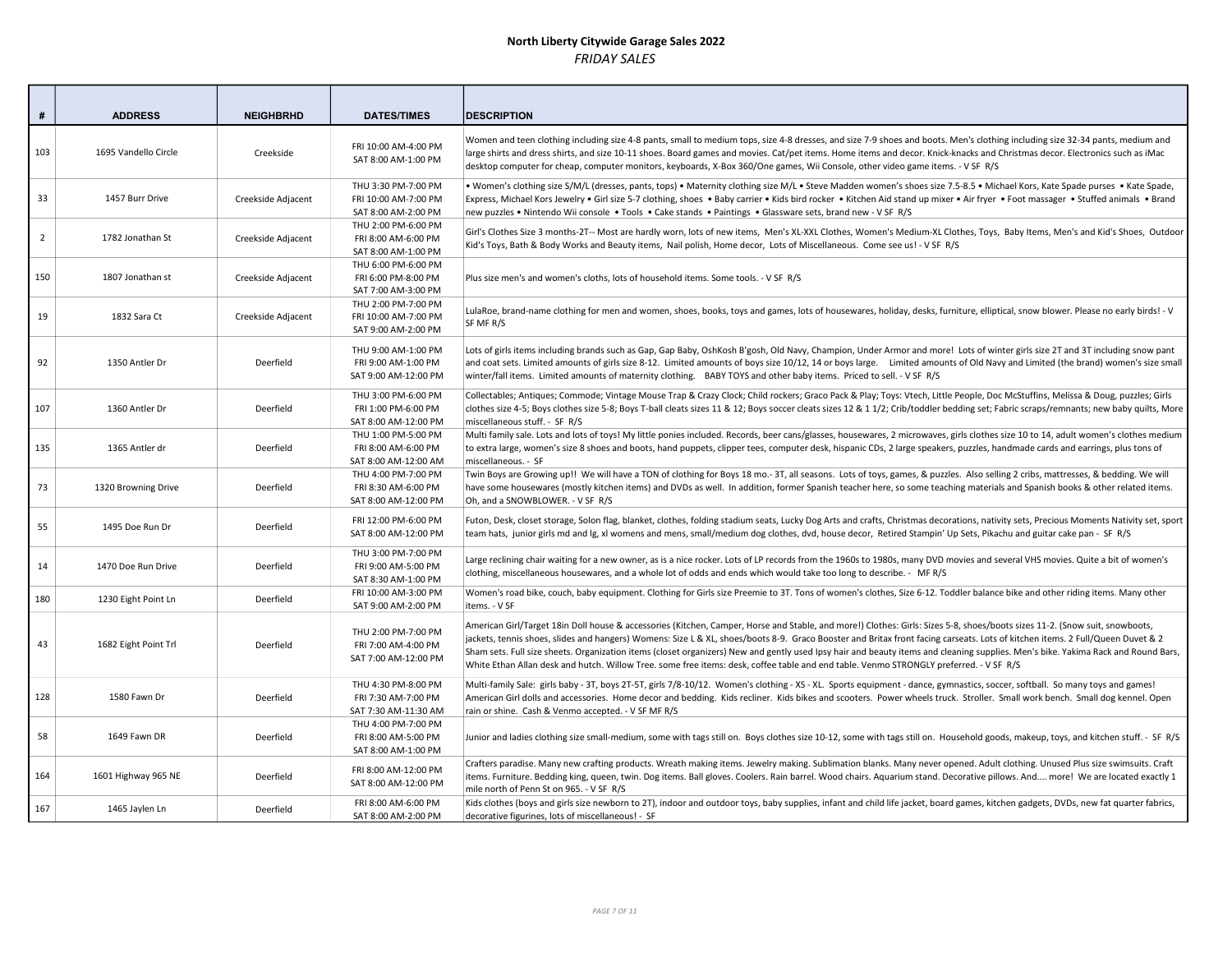| #   | <b>ADDRESS</b>             | <b>NEIGHBRHD</b> | <b>DATES/TIMES</b>                                                   | <b>DESCRIPTION</b>                                                                                                                                                                                                                                                                                                                                                                                                                                                                                                                                                                                                                                                                                |
|-----|----------------------------|------------------|----------------------------------------------------------------------|---------------------------------------------------------------------------------------------------------------------------------------------------------------------------------------------------------------------------------------------------------------------------------------------------------------------------------------------------------------------------------------------------------------------------------------------------------------------------------------------------------------------------------------------------------------------------------------------------------------------------------------------------------------------------------------------------|
| 198 | 1505 Wildlife Trl          | Deerfield        | THU 4:00 PM-7:00 PM<br>FRI 8:00 AM-7:00 PM<br>SAT 8:00 AM-1:00 PM    | TONS of baby boy/girl clothes NB-4T. Boy clothes 5T as well. Name brand - Nike, UA, GAP, Old Navy, Cat & Jack. Womens clothes sz small/med. Name brand womens jeans - AE<br>and A&F. Tons of leggings size small. Womens shoes sz 6. Toddler girl shoes upto sz 6. Toddler boy shoes up to sz 10. Games, stereo, computer, juicer, home decor, side tables.<br>Toys - Tots, Minnie Mouse, Garbage/Recycling trucks, melissa & doug, & puzzles galore! Indoor/Outdoor pillows. My loss is your gain! - V SF R/S                                                                                                                                                                                    |
| 131 | 895 Black Bear Bend        | Fox Run          | THU 2:00 PM-7:00 PM<br>FRI 9:00 AM-5:00 PM<br>SAT 8:00 AM-1:00 PM    | LOTS OF GIRLS CLOTHES: gently used and NWT: NB-2T girls, NB-6M boys - name and designer brands, many only worn once. Winter jackets (infant to girls size M), snow pants,<br>swimsuits, Girls shoes - infant, toddler and girls including Converse, Vans and snow boots. Many baby items including jogging stroller, Diaper Bag, Boppy, saucer, breast feeding<br>items, 3-Spectra Breast Pumps, maternity clothes size S. Women's clothes size XS/S, Iowa Hawkeye shirts Cabi size XS/S. Noonday jewelry. New Men's Oakley Gascan Sunglasses<br>with case. Misc household items, decor and toys! Treats for sale from Sugar Love - edible cookie dough and cakesicles! - SF R/S                  |
| 188 | 50 Cougar Place            | Fox Run          | FRI 8:00 AM-4:00 PM<br>SAT 8:00 AM-12:00 PM                          | Excellent condition baby girl clothes (newborn-18mos) in all seasons. Mostly Carter's, Old Navy, and Target brands. Baby toys and gear all in great condition. Women's clothing<br>small to medium (4-6) including some maternity. Home decor, small kitchen appliances and gadgets, queen size bedding, books, board games, and other miscellaneous items.<br>Everything is priced to sell and negotiable! - V SF R/S                                                                                                                                                                                                                                                                            |
| 156 | 60 Cougar Place            | Fox Run          | THU 10:00 AM-3:00 PM<br>FRI 10:00 AM-7:00 PM<br>SAT 9:00 AM-12:00 AM | Live plants, childs wicker table with 2 chairs, battery keyboard, outdoor metal tables, monster high dolls, wood toy chest, shoes 9-11 mens and womens, books, signed football by<br>Ferentz, 2000 special edition barbie doll - SF R/S                                                                                                                                                                                                                                                                                                                                                                                                                                                           |
| 99  | 45 Coyote Ct               | Fox Run          | THU 4:00 PM-7:00 PM<br>FRI 10:00 AM-4:00 PM<br>SAT 8:00 AM-1:00 PM   | Large hot tub 7'-6" x 7'-6" = 4-6 person size with 2 jetted loungers. Lot's of miscellaneous household items. Come early for best selection! - R/S                                                                                                                                                                                                                                                                                                                                                                                                                                                                                                                                                |
| 57  | 375 Fox Run                | Fox Run          | FRI 10:00 AM-4:00 PM<br>SAT 8:00 AM-1:00 PM                          | Downsizing: electronics, craft and hobby, Starwars, Pokemon, small furniture, games, kids books, bicycles, outdoor spring and fall decorations, home decor cook books, vintage<br>items, antiques, walker, child outside chairs, skateboards small step stools painting supplies. Antique quilt frame. Quilters dream lots of fabric some are vintage fabric, vintage<br>plates small medium and large. Vintage Wheat glasses, Sheep showing stuff, Cattle showing stuff ect. - SF R/S                                                                                                                                                                                                            |
| 20  | 680 Fox Valley Dr          | Fox Run          | THU 10:00 AM-4:00 PM<br>FRI 9:00 AM-4:00 PM<br>SAT 8:00 AM-12:00 PM  | Name brand Girls 6x-14 summer, winter clothing, pajamas.Girls shoes, kids snow pants, girls winter jackets, rain boots, girls cleats, kids baseball pants, softball helmets.NB, 0-3<br>month clothes(used for baby doll only)baby blankets, carseat(used for baby doll only),Baby Bjorn carrier.Reading/lounge pillows, stuffed animals, camping lamps.Comforter sets-<br>Cal King, Queen(teal/grey), daybed, queen multi color, king electric blanket.Mens SnoGear Ski-Doo snow pants XLT, mens L snow pants, womens Neosport sleeveless wetsuit used<br>3x for triathlon, womens clothing M/L.Many kid/family games, beginning reading books, kids Reaglo cot, gymnastic beam. - V SF           |
| 17  | 890 Fox Valley Dr          | Fox Run          | FRI 8:00 AM-5:00 PM<br>SAT 8:00 AM-12:00 PM                          | Multi Family Sale. Pokémon cards, Bakugan, Beyblade, books, Diary of Wimpy Kid books, Harry Potter wand, home décor, Mens suite jacket 34R,L -XL Tween to Teen clothes, Men<br>& Women Clothes & shoes, Jewelry, DVD's, Wii Games, Telescope, Queen mattress and box frame, Holiday décor, Christmas tree 7 to 7.5 feet tall, plants, fresh cut rhubarb and a<br>lot more. Popup shop with Cookies by Jamie Cash and Vemno Accepted. - V SF MF R/S                                                                                                                                                                                                                                                |
| 65  | 965 Fox Valley Dr.         | Fox Run          | FRI 8:00 AM-4:00 PM<br>SAT 8:00 AM-12:00 PM                          | Deep Freezer; Dorm-Size Fridge; Queen Mattress, Box Spring and Bed Frames; Football and baseball cleats; Easton Bat Bags; Top Elite Golf Balls; Two New Inflatable Snow Tubes;<br>Lots of house decor: tall, decorative vases; Pier 1 decorations; pub mirror; frames; artwork; curtains; Compound Hunting Bow with 6 arrows and hard case; Free couch. - V SF R/S                                                                                                                                                                                                                                                                                                                                |
| 174 | 1625 Grizzly Trl           | Fox Run          | THU 4:00 PM-7:00 PM<br>FRI 10:00 AM-7:00 PM<br>SAT 8:00 AM-1:00 PM   | TONS of new and used items!!! Legos, Pokemon, Mario, Sonic, Peppa Pig, Vtech, dolls, Squishmallows and SO much more, games, books, party supplies, TONS of make-up and<br>health/beauty products, wigs, purses & bags, bedding & linens, hats, sunglasses, phone cases and masks, outdoor fun, LULAROE of all sizes (XXS-3XL) at HUGE discounts, wagons,<br>bikes, mini fridge, crafting & medical supplies, hardware, comic books, clothes (random sizes male & female), shoes, new underwear, baby products, NERF galore, pet products,<br>jewelry, charm bracelets you can customize! All new items 50% or more off retail cost! Used items are a steal! More stuff added daily! - V SF MF R/S |
| 127 | 1627 Grizzly Trail         | Fox Run          | FRI 5:00 PM-7:00 PM<br>SAT 10:00 AM-1:00 PM                          | Multi-family sale including women's clothing of all sizes, women's shoes size 8-9, men's clothing L-XL, TV, mitre saw, garage shelving, home decor, small appliances, area rug and<br>much more. There is something for everyone! - V SF MF R/S                                                                                                                                                                                                                                                                                                                                                                                                                                                   |
| 194 | 1629 Grizzly Trl           | Fox Run          | FRI 9:00 AM-4:00 PM<br>SAT 8:00 AM-1:00 PM                           | KIDS CLOTHES. All seasons. Girls newborn to 5T and shoes. Boys Newborn to 3T and shoes. BABY ITEMS. Strollers, high chair, car seat base, carriers, walker, bath, pack n play,<br>owlet, feeding including bottles and bottle accessories, sleeper sacks, bibs, blankets, towels, hats, bows etc. WOMENS CLOTHES. Casual, professional and dresses. Size small to XL.<br>Shoes size 9 to 11. MENS CLOTHES. size L to XL. HOME utility sink, side tables, pots and pans, Keurig, decor, linens, books. TOYS newborn to toddler. Girls bike and helmet. Indoor<br>outdoor. Free bins. - V SF MF R/S                                                                                                 |
| 178 | 95 Lynx Ln                 | Fox Run          | FRI 5:00 PM-7:00 PM<br>SAT 8:00 AM-12:00 PM                          | Girl clothes NB-5T, bibs, swaddles / blankets, baby books, baby bathtub, pack n play, large pet carrier -                                                                                                                                                                                                                                                                                                                                                                                                                                                                                                                                                                                         |
| 30  | 1501 Timber Wolf Drive     | Fox Run          | FRI 10:00 AM-4:00 PM<br>SAT 8:00 AM-1:00 PM                          | Bedroom/living room furniture, housewares, kitchen items, decorative accents, art, books, clothes for boys (6T -teen), men(medium), and women (medium), toys, board games,<br>pet items, - V SF                                                                                                                                                                                                                                                                                                                                                                                                                                                                                                   |
| 104 | 1237 Copper Mountain Drive | Fox Valley       | THU 9:00 AM-7:00 PM<br>FRI 8:00 AM-6:00 PM<br>SAT 8:00 AM-6:00 PM    | Tools, oak end tables, rocking chair, brass lamps, ladies golf clubs, golf bag, Dressmaker sewing machine, puzzles, craft supplies, live trap, dehumidifier, Regent 500 watt work light,<br>humidifier, coping sled - SF R/S                                                                                                                                                                                                                                                                                                                                                                                                                                                                      |
| 173 | 1357 Copper Mountain Drive | Fox Valley       | THU 9:00 AM-7:00 PM<br>FRI 8:00 AM-6:00 PM<br>SAT 8:00 AM-6:00 PM    | MOVING SALE! John Deere lawnmower, hedge trimmer, shovels/yard tools, hoses with hosemobile, 12 gal. shop vac, patio furniture, shelving unit, brass candle holders, and<br>spitoon, 15 gal. Red Wing crock, rocker, puzzles, holiday decorations, - SF R/S                                                                                                                                                                                                                                                                                                                                                                                                                                       |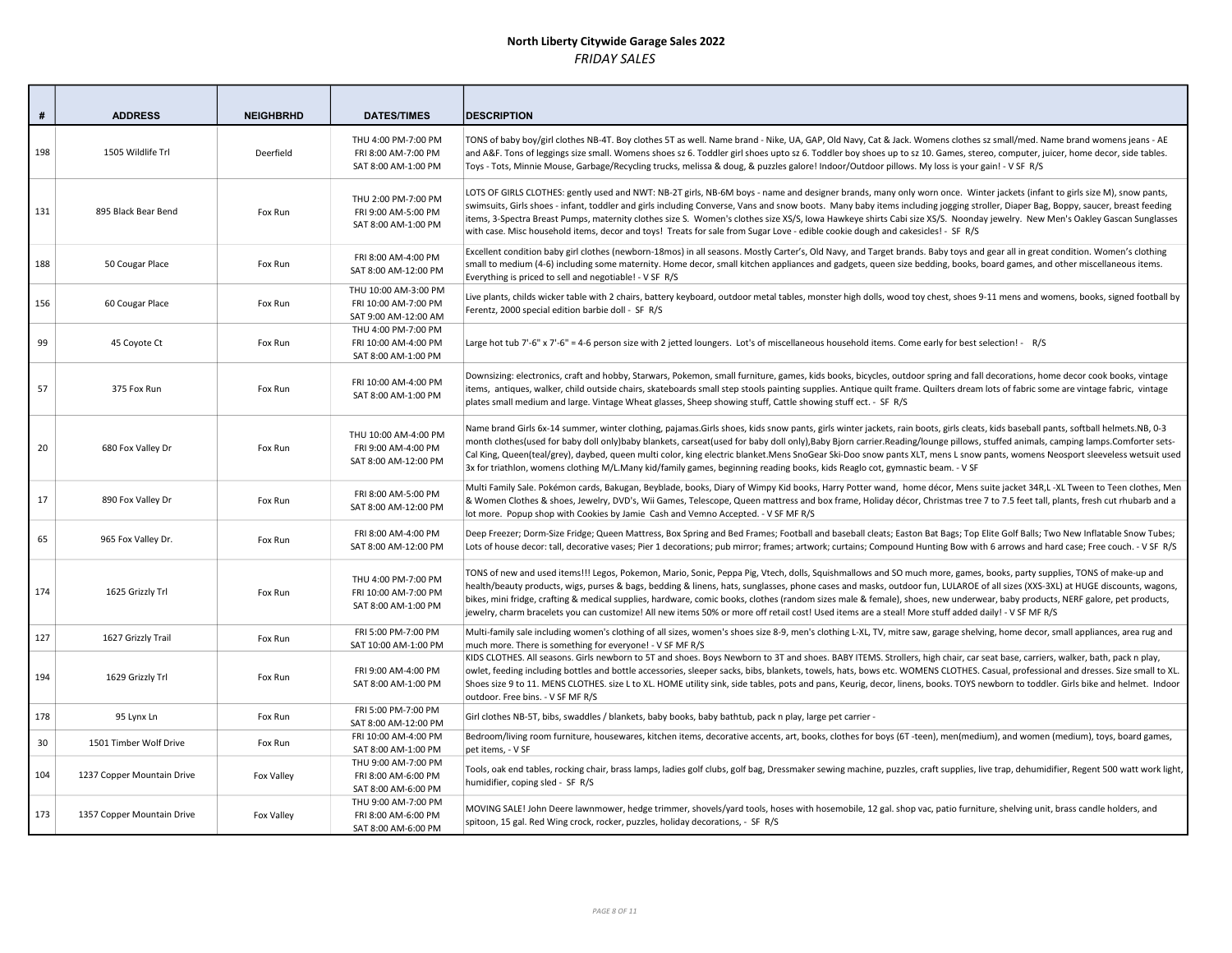| #   | <b>ADDRESS</b>                  | <b>NEIGHBRHD</b>       | <b>DATES/TIMES</b>                                                   | <b>DESCRIPTION</b>                                                                                                                                                                                                                                                                                                                                                                                                                                                                                                            |
|-----|---------------------------------|------------------------|----------------------------------------------------------------------|-------------------------------------------------------------------------------------------------------------------------------------------------------------------------------------------------------------------------------------------------------------------------------------------------------------------------------------------------------------------------------------------------------------------------------------------------------------------------------------------------------------------------------|
| 126 | 1267 Daisy Cir North Liberty    | Fox Valley             | THU 8:00 AM-6:00 PM<br>FRI 8:00 AM-6:00 PM<br>SAT 8:00 AM-1:00 PM    | Womens clothing (xl 14-16), home decorations, CDs, handbags, pet supplies, electronics accessories, art, housewares, - SF R/S                                                                                                                                                                                                                                                                                                                                                                                                 |
| 72  | 1212 Daisy circle               | Fox Valley             | FRI 7:00 AM-12:00 PM<br>SAT 7:00 AM-12:00 PM                         | Graco click connect stroller and duel carseat system with 2 bases, baby bassinet, natural wood crib, Graco swing, Hiccapop baby lounger, girl clothing NB to 6 months and 2T to 4T,<br>queen mattress and frame, queen size bedding, men's clothing L and XL, Coleman 20 gallon air compressor, 2 small Craftsman tool chest, Total Gym system, 2 high quality office<br>chairs, 40 inch, 42 inch, and 27 inch tvs, home decore and wall art, books for adults. Anything left out Saturday after 1 is FREE! - V SF R/S        |
| 168 | 1257 Daisy Circle               | Fox Valley             | THU 8:00 AM-6:00 PM<br>FRI 8:00 AM-6:00 PM<br>SAT 8:00 AM-1:00 PM    | Women's tops $ g - x $ , jeans 22-24, mens xxl, shoes, jackets. Wall decor, kitchen items, precious moments, beanie babies, willow tree figurines, navy 132" round table clothes (6),<br>full size head board and mattress set, video cabinet, garden tools, flower pots, hoses, smoke hollow wood electric wood smoker, air pig, fish pond, wire shelves for garage, garage<br>tools, lots of misc. - SF MF R/S                                                                                                              |
| 183 | 1865 Stone Creek Cir            | Fox Valley             | FRI 9:00 AM-4:00 PM<br>SAT 8:00 AM-4:00 PM                           | Large selection of home decor, including large wall decor, decorative pillows, 5.1 surround sound system, 16 inch girls Trek bike, 2 like-new folding bicycles, Cherished Teddies,<br>Boyd Bear Snowmen, Hummels, bedding, curtains, bath decor, women's clothing (size small), men's clothing (size large), books, kitchenware, lamps, games/puzzles - V SF R/S                                                                                                                                                              |
| 42  | 1250 Delaney Ct                 | Goose Lake             | THU 1:00 PM-7:00 PM<br>FRI 10:00 AM-6:00 PM<br>SAT 9:00 AM-4:00 PM   | Multi-home sale including Men's, Women's, Teen's and Kids various sized clothing. Other categories include home décor, indoor and outdoor furniture, bikes, books, movies,<br>games, crafting supplies, holiday décor, backpacks, and so much more. Items clearly price, but negotiations are welcome! Free refreshments will be available while supplies last.<br>Street parking is easily accessible and free. - V SF MF R/S                                                                                                |
| 145 | 1345 Franklin St                | Harvest Estates        | FRI 8:00 AM-12:00 PM<br>SAT 12:00 AM-12:00 AM                        | Girl 2t-3t clothes and shoes, kitchen appliances, show blower, high chairs, car seats - V SF R/S                                                                                                                                                                                                                                                                                                                                                                                                                              |
| 138 | 1565 Franklin St. North Liberty | <b>Harvest Estates</b> | FRI 8:00 AM-12:00 PM<br>SAT 7:30 AM-1:00 PM                          | Baby clothes, Baby items and bouncer. Kids Pine golf clubs, gaming chair. Nespresso maker, Bar stools, table, chairs, junior and teen girls clothes, women and mens clothing, home<br>decor, pull up work out bar, office chair and more! JJ Sweets bakery items will also be available! - V SF R/S                                                                                                                                                                                                                           |
| 59  | 1316 Hancock St                 | Harvest Estates        | THU 1:00 PM-5:00 PM<br>FRI 8:00 AM-5:00 PM<br>SAT 8:00 AM-3:00 PM    | Food and scales from Profile By Sanford, Keurig rice cooker, crockpots, kitchen items, digital photo frame, suit cases, foot spa, fabric steamer, kids toys, kids puzzles, chest freezer,<br>women's xl clothes, men's clothes large, pet items - V SF R/S                                                                                                                                                                                                                                                                    |
| 13  | 1395 Hancock St                 | Harvest Estates        | FRI 12:00 PM-4:00 PM<br>SAT 8:00 AM-12:00 PM                         | Toys/games, kitchen gadgets, mason jars, boys clothes 14/16, men's XL clothes, women's M clothes, kids costumes - V SF R/S                                                                                                                                                                                                                                                                                                                                                                                                    |
| 114 | 1055 Harrison St                | <b>Harvest Estates</b> | THU 8:00 AM-5:00 PM<br>FRI 8:00 AM-4:00 PM<br>SAT 8:00 AM-11:00 AM   | Multi-family, household items, children's clothing (boys 7-14, girls 14-16) Table and chairs, Boys 10-14. Womens 0-8 and XL clothes. Men's XL clothes. Toys, sports gear and<br>books - SF R/S                                                                                                                                                                                                                                                                                                                                |
| 47  | 780 Pace Ct                     | <b>Harvest Estates</b> | THU 3:00 PM-6:00 PM<br>FRI 8:00 AM-4:00 PM<br>SAT 8:00 AM-12:00 PM   | Baby/Toddler clothes: Boy: Newborn-4T Girl: Newborn- 12M (Gap, Gymboree, Carters, Old Navy, Nike, Cat and Jack) Halo sleep sacks (newborn, Small) Baby Gear: swing, bouncer<br>seat, bumbo, bassinet, bottles, play gym, blankets and more! Breast pumps and supplies Baby, toddler and adult Shoes Pokémon cards Home decor Kitchen supplies New tools<br>New and used toys Wii Electric scooter DVDs/Blu-ray's/TV seasons Luggage Queen metal bedframe IKEA shelving unit Outdoor games (new) Tote bags and purses - SF R/S |
| 191 | 700 Paine Street                | <b>Harvest Estates</b> | FRI 12:00 PM-6:00 PM<br>SAT 8:00 AM-1:00 PM                          | Multi-Family Sale. Baby clothes size 0-24 month, boys toddler clothes 2-4t, Delta bassinet, Graco jogging stroller, Staycozy mauve knit bassinet, bottle sanitizer, baby/kid toys,<br>maternity clothing, lots of women's clothes sz. S-L name brand, men's clothes, pier 1 dining table, lots of housewares and kitchen items, rugs, Xmas tree, Xmas village houses, and<br>so much more! - V SF MF R/S                                                                                                                      |
| 12  | 176 Alydar dr                   | Kansas Ave / West Lake | THU 4:00 PM-7:00 PM<br>FRI 10:00 AM-4:00 AM<br>SAT 8:00 AM-1:00 PM   | Love seat and matching chair, sofabed, sofa with recliners 2 full size bed frame with headboard, desks chairs, sergers sewing machine, Nelco sewing machine, floor lamps, bed<br>quilts, lots of Tupperware, women's small and medium size clothes and winter jackets, and much more - SF R/S                                                                                                                                                                                                                                 |
| 200 | 90 Lily Pond Rd.                | Kansas Ave / West Lake | FRI 8:00 AM-6:00 PM<br>SAT 8:00 AM-3:00 PM                           | Great deals on TONS of girl clothes, many new or barely worn!! Sizes 9-10 & 10-12, 14, L & XL and XXL. Most of the kids clothes (all girl) will be \$1 unless otherwise marked! Girls<br>shoes & Boots, Girls Coat & Great condition Halloween costumes. Kids books, Toys, Home Items and Christmas. Stroller and Trampoline. Open Fri June 10-8a-6p & Sat June 11-8a-<br>3p. - SF R/S                                                                                                                                        |
| 163 | 155 S PARK RIDGE RD             | Kansas Ave / West Lake | THU 8:00 AM-3:00 PM<br>FRI 8:00 AM-3:00 PM<br>SAT 8:00 AM-3:00 PM    | Men's clothing size 3XXXL Women's clothing size 1XL and up - SF R/S                                                                                                                                                                                                                                                                                                                                                                                                                                                           |
| 93  | 440 Bradley Place Garage #9     | <b>Liberty Centre</b>  | FRI 10:00 AM-7:00 PM<br>SAT 8:00 AM-2:00 PM                          | Boys' clothes--excellent condition (including Under Armour) sizes 8 & 10-12; women's clothes sizes 8 & 10; women's leather coat size M; toys, puzzles, Legos; children & adult<br>books; scrapbook paper; craft items; Precious Moments wedding items; DVDs; 27 'bike; bookcase; cube organizer shelf; kitchen table & 4 chairs; tray table set. - SF R/S                                                                                                                                                                     |
| 77  | 295 Elm Ridge Dr                | Liberty Centre         | FRI 4:30 PM-7:30 PM<br>SAT 9:00 AM-3:00 PM                           | Couple looking to downsize. Notable items include a vanity set, an Xbox One, assorted DVDs, a plug-in electric lawn mower, Christmas decorations, accent rugs, a children's air<br>hockey table, curtains, a dresser, small home/kitchen appliances, and other miscellaneous items. Electronic payments only. We will not have change or cash on site. We can<br>accept: Venmo, PayPal, Zelle, Cash App, Apple Cash. - V SF                                                                                                   |
| 129 | 60 N COLTON DR                  | Liberty Centre         | THU 12:00 PM-12:00 PM<br>FRI 10:00 AM-4:00 PM<br>SAT 8:00 AM-1:00 PM | Girls size 8-14, some Juniors size 1-3, Women's L-XL, teacher t-shirts, LuLaRoe, books, toys, family DVDs, classroom decor and supplies, planner accessories (including Happy<br>Planner and Erin Condren), starter houseplants and succulents, houseplant and gardening pots and supplies, small appliances, brand new size 3 karate gi, sports equipment<br>organizing rack - V SF R/S                                                                                                                                      |
| 102 | 260 N Colton Dr                 | <b>Liberty Centre</b>  | FRI 12:30 PM-4:00 PM<br>SAT 8:00 AM-6:00 PM                          | Womens clothing size L-XXL; Mens same. Name brand clothing items. Baby/childrens toys and books. Dresser. Movies. Kitchen items-dishes, cups, vases. Misc craft supplies. We're<br>moving so we're trying to purge! - V SF R/S                                                                                                                                                                                                                                                                                                |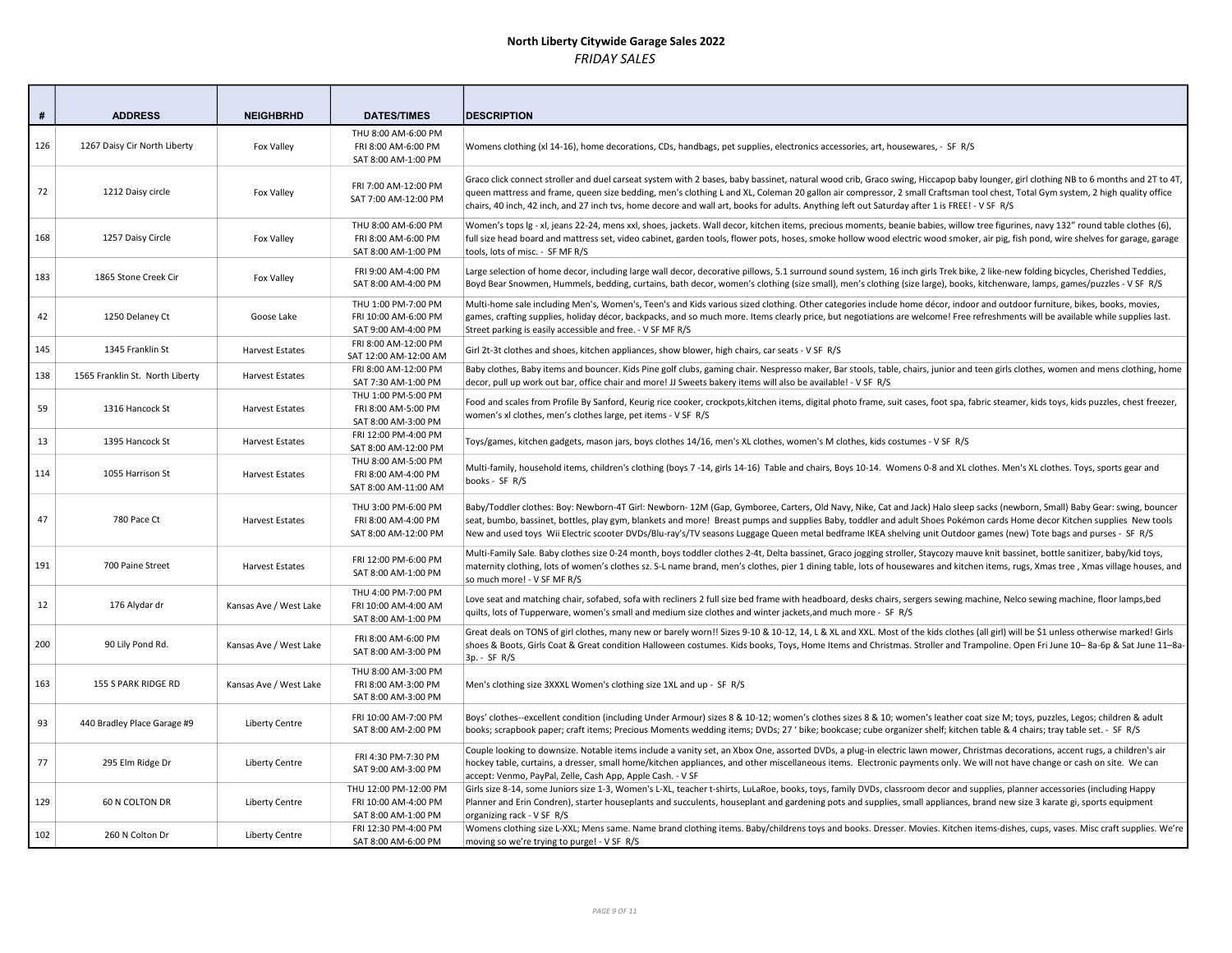| #   | <b>ADDRESS</b>            | <b>NEIGHBRHD</b>                  | <b>DATES/TIMES</b>                                                   | <b>DESCRIPTION</b>                                                                                                                                                                                                                                                                                                                                                                                                                                                                                                                                                                                                                                                                             |
|-----|---------------------------|-----------------------------------|----------------------------------------------------------------------|------------------------------------------------------------------------------------------------------------------------------------------------------------------------------------------------------------------------------------------------------------------------------------------------------------------------------------------------------------------------------------------------------------------------------------------------------------------------------------------------------------------------------------------------------------------------------------------------------------------------------------------------------------------------------------------------|
| 186 | 487 N Colton Dr           | Liberty Centre                    | THU 7:00 AM-7:00 PM<br>FRI 7:00 AM-7:00 PM<br>SAT 7:00 AM-1:00 PM    | Multi-family sale with girls clothing sizes 3 months up to size 12 (lots of like new north face, under armor, Nike, converse, champion, adidas), gently used DotDotSmile dresses<br>(sizes 6/12 to 8/10), lots of brand new DotDotSmile dresses for close out prices, women and mens clothing in various sizes, baby items (high chair, car seat, spectra pump, medela<br>bottles and more), Hawkeye quilt, Minnie Mouse 12V ride on car, pink razer motorbike, motorbike helmet, games, books, and toys, weight bench, tools, luggage, Kate spade<br>purse and matching wallet, genuine pearl set, household and kitchen items and much more. - V SF MF R/S                                   |
| 36  | 477 N. Colton             | Liberty Centre                    | THU 9:00 AM-4:00 PM<br>FRI 9:00 AM-4:00 PM<br>SAT 9:00 AM-1:00 PM    | Don't miss this sale! Baby gear:stroller,pack-play,high chair, beast feeding supplies including pumps and bottles. Crib bedding. Girl clothing: newborn to 14. Boys 10-14. Brand<br>names: Nike, Under Armour, Old Navy. Woman's L-XXL. Men XXL. Shoes, cleats, baseball pants some nwt. Home decor, toys and more! - MFR/S                                                                                                                                                                                                                                                                                                                                                                    |
| 195 | 1072 Patton Ln.           | <b>Liberty Centre</b>             | FRI 11:00 AM-7:00 PM<br>SAT 8:00 AM-3:00 PM                          | Boys clothes size 2T - 6, high end stroller, prestine crib and changing table set, toys, games, books, corner storage, housewares, craft supplies, etc. - V SF MF                                                                                                                                                                                                                                                                                                                                                                                                                                                                                                                              |
| 121 | 520 W Cherry St.          | Liberty Centre                    | THU 8:00 AM-8:00 PM<br>FRI 9:00 AM-5:00 PM<br>SAT 10:00 AM-3:00 PM   | The FRIENDS of the library annual book sale is back this year, shop the sale Thursday, June 9 through Saturday, June 11 during normal business hours at the library. Cost will be<br>\$20/bag (as many as you can fit in the provided bag) or free will donation for smaller purchases. The Junior Optimists (J.O.I.) are hosting their first fundraiser, a Bake Sale on<br>Saturday, June 11 during the FRIENDS of the Library Book Sale. Bake Sale will run 10 AM to 3 PM or while supplies last. Cash or check only. - R/S                                                                                                                                                                  |
| 28  | 3843 Locust Ridge Rd NE   | Other / None of These             | FRI 3:00 PM-7:00 PM<br>SAT 8:00 AM-12:00 PM                          | We're done having kids sale! All seasons of clothing. Name brand winter gear (North Face, Patagonia) Girls clothing and shoes infant-6/7, Boys clothing and shoes infant-5t,<br>Womens S/M/L work clothing. Bike trailer, childrens table, toys, outdoor toys, baby gear, kitchen aid mixer, other kitchen items, bedding. - V SF R/S                                                                                                                                                                                                                                                                                                                                                          |
| 132 | 350 E Jefferson St        | Penn Meadows                      | FRI 12:00 PM-5:00 PM<br>SAT 7:30 AM-1:00 PM                          | Boys clothing (newborn-3t), girls (newborn-size 6), boys and girls toddler shoes, women's clothing size med and large, men's clothing size med, toddler toys, little tykes outdoor<br>play set, crib, baby swing, household items and decor. Venmo or cash only - V SF                                                                                                                                                                                                                                                                                                                                                                                                                         |
| 148 | 645 Jessie St             | Penn Meadows                      | THU 4:00 PM-8:00 PM<br>FRI 8:00 AM-8:00 PM<br>SAT 7:00 AM-3:00 PM    | Clothing, most NWT, Furniture, Shoes and Sandals NEW in BOX, Toys, Purses, Electronics HUGE SALE!! DONT MISS!! - V SF MF R/S                                                                                                                                                                                                                                                                                                                                                                                                                                                                                                                                                                   |
| 5   | 805 Jessie Street         | Penn Meadows                      | FRI 9:00 AM-3:00 PM<br>SAT 8:30 AM-12:00 PM                          | Multi-family sale. Clothes: Boys 6mth-5T, Girls infant-3T, Women M/L/XL/XXL, Men M/LG. Kate Spade purses. Strollers (Bob, etc.), baby accessories, large/small infant/toddler<br>toys. Medela Freestyle Breast Pumps (2) & accessories: chargers, bags, bottles, bras, Haakaa, Milkies, My Breast Friend pillows, etc. Dr. Brown bottles & nipples. Fisher Price 3<br>speed baby swing. Bike rack Hollywood 4 bike hitch mount. Home Decor: picture frames, art, etc. Furniture: jewelry armoire, vanity stool, white desk, sofa table, counter height<br>bar stools (2), glass TV/entertainment stand. TV, DVD player, DVD's, NewAir Wine fridge. Patio umbrella base (200lbs). - V SF MF R/S |
| 157 | 831 Augusta Circle        | Quail Creek                       | FRI 9:00 AM-5:00 PM<br>SAT 9:00 AM-5:00 PM                           | We accept Venmo! Teaching items for PreK-1st grade classrooms. Children's books for a quarter each- unless marked otherwise. Toys- some used, some like new. Household items<br>include: small oak desk, shelves, kitchen gadgets/containers, clean area rugs & throw pillows, wall art, lamps, organizers. - V SF                                                                                                                                                                                                                                                                                                                                                                             |
| 141 | 1075 Fairview Lane        | Quail Creek                       | THU 4:00 PM-7:00 PM<br>FRI 10:00 AM-4:00 PM<br>SAT 8:00 AM-1:00 PM   | Gently used baby items: crib - complete with mattress, Graco high chair, blow-up pool with canopy, booster seat, Paw Patrol training potty, 2 - castle play tents, play kitchen with<br>toy food, assortment of 3-4T boys clothes, Schwinn tricycle. Rocker, drop leaf table, oval coffee table, 2 - candlestick lamps, old antique brass bed complete with headboard, foot<br>board and frame, white metal twin bed. Air fryer, toaster oven, glassware. Tower stereo system with 2 speakers, multi-disc CD player, recumbent exercise bike. Child and adult<br>board games. Comforters with matching pillow shams. Jewelry, wall décor, 6 ft artificial tree, and much more. - SF R/S        |
| 39  | 1165 Hauer Drive          | Quail Creek                       | THU 5:00 PM-8:00 PM<br>FRI 4:00 PM-7:00 PM<br>SAT 8:00 AM-12:00 PM   | Toddler girl clothes size 12 month-2T; Toddler girl shoes size 4-6 Toddler boy clothes size 18 month - 2T; Mens clothing; Mens shoes size 10; Misc household items; queen bed<br>frame; bedroom dressers; toddler toys & other misc items - V SF R/S                                                                                                                                                                                                                                                                                                                                                                                                                                           |
| 16  | 620 Pebble Court          | Quail Creek                       | FRI 4:00 PM-7:00 PM<br>SAT 8:00 AM-12:00 PM                          | Two kids bikes, never used golf bag, women's clothes size 6-8 (gray business suit), kids table and chairs, life jacket, toys, cat carrying case, dog kennel, kids whiteboard easel,<br>stroller, boys clothes infant to size 5, twin sheets, back brace, picture frames, kids pinball machine that needs to be fixed, and more - V R/S                                                                                                                                                                                                                                                                                                                                                         |
| 118 | 845 Saint Andrews Drive   | Quail Creek                       | THU 4:00 PM-7:00 PM<br>FRI 4:00 PM-7:00 PM<br>SAT 8:00 AM-11:00 AM   | boys clothes, shoes, coats, sleep sacks and swaddles:NB-2T; all seasons, great condition. includes addidas, nike, hawkeyes, packers. bouncers, highchairs, walkers, activity tables,<br>discovery toys; men's hawkeye jackets never worn w/price tags size large &xlarge. new crockpots, toasters, toaster oven, platters, bake ware, kitchen items - V SF R/S                                                                                                                                                                                                                                                                                                                                 |
| 89  | 1020 Saint Andrews Drive  | Quail Creek                       | FRI 8:00 AM-7:00 PM<br>SAT 8:00 AM-12:00 PM                          | Fisher Price highchair, baby gates, kids size foldable table and 2 chairs, toddler size shoes, video game chair, vintage Singer sewing machine in table, Lladro/NAO/Precious<br>Moments statues, Noritake/Pickard/Johnson Brothers china dish sets, Waterford crystal drinkware, Ricardo carry-on luggage, like new Southern Motion power recliner, picture<br>frames - V SF R/S                                                                                                                                                                                                                                                                                                               |
| 96  | 388 Sugar Creek Ln. apt A | Quail Creek                       | THU 9:00 AM-12:00 PM<br>FRI 9:00 AM-12:00 PM<br>SAT 9:00 AM-12:00 PM | womens clothing sizes L and XL - 1950's Persian lamb opera swing cape - Waterford crystal wine glasses (set of 4 new) - Belleek china Horn of Plenty - kitchen cookware bakeware<br>(some new items) - Plana portable gas stove (new still in plastic) - Farberware 2 burner electric cook top - vintage desk chair and wood card table - some collectible china and<br>pottery items - cat litter boxes litter and dry food - more. Please park in street. - SF                                                                                                                                                                                                                               |
| 45  | 50 Colton Drive S         | Quail Ridge / Quail Ridge<br>Park | THU 10:00 AM-3:00 PM<br>FRI 8:00 AM-3:00 PM<br>SAT 8:00 AM-1:00 PM   | BABY! Gender neutral and boy clothing NB-9mos. Baby Gap, Old Navy, Burt's Bee's, Carter's. Blankets - bath - accessories. WOMENS! Clothing sizes XS, S, M, L & 6, 8, 10, 12:<br>athletic - casual - business casual - business formal. Nike, American Eagle, Forever 21, Loft, The Limited. MENS! Clothing size M: athletic. Under Armour, Nike. HOME! Decor -<br>ceramics - frames - linen - bedding - pillows - holiday. KITCHEN! Small appliances - glassware - pans - bowls. SPORTING! Snowboard - baseball & softball bats - exercise equip. CASH<br>OR VENMO. - V SF                                                                                                                     |
| 23  | 1013 Cory Court           | Quail Ridge / Quail Ridge<br>Park | FRI 12:00 PM-5:00 PM<br>SAT 8:00 AM-1:00 PM                          | Multi-family sale: Telescope Nordic Track Elliptical Mini fridge Air impact tools Collectible ball caps Mens XL shirts Women's shoes and M-L clothing Adult and children's books<br>Children's toys Comforters Home and holiday decor End tables, small tables for upcycling projects Planters with unloved plants, mostly pileas Dishes Lots of miscellaneous - V SF<br>MF R/S                                                                                                                                                                                                                                                                                                                |